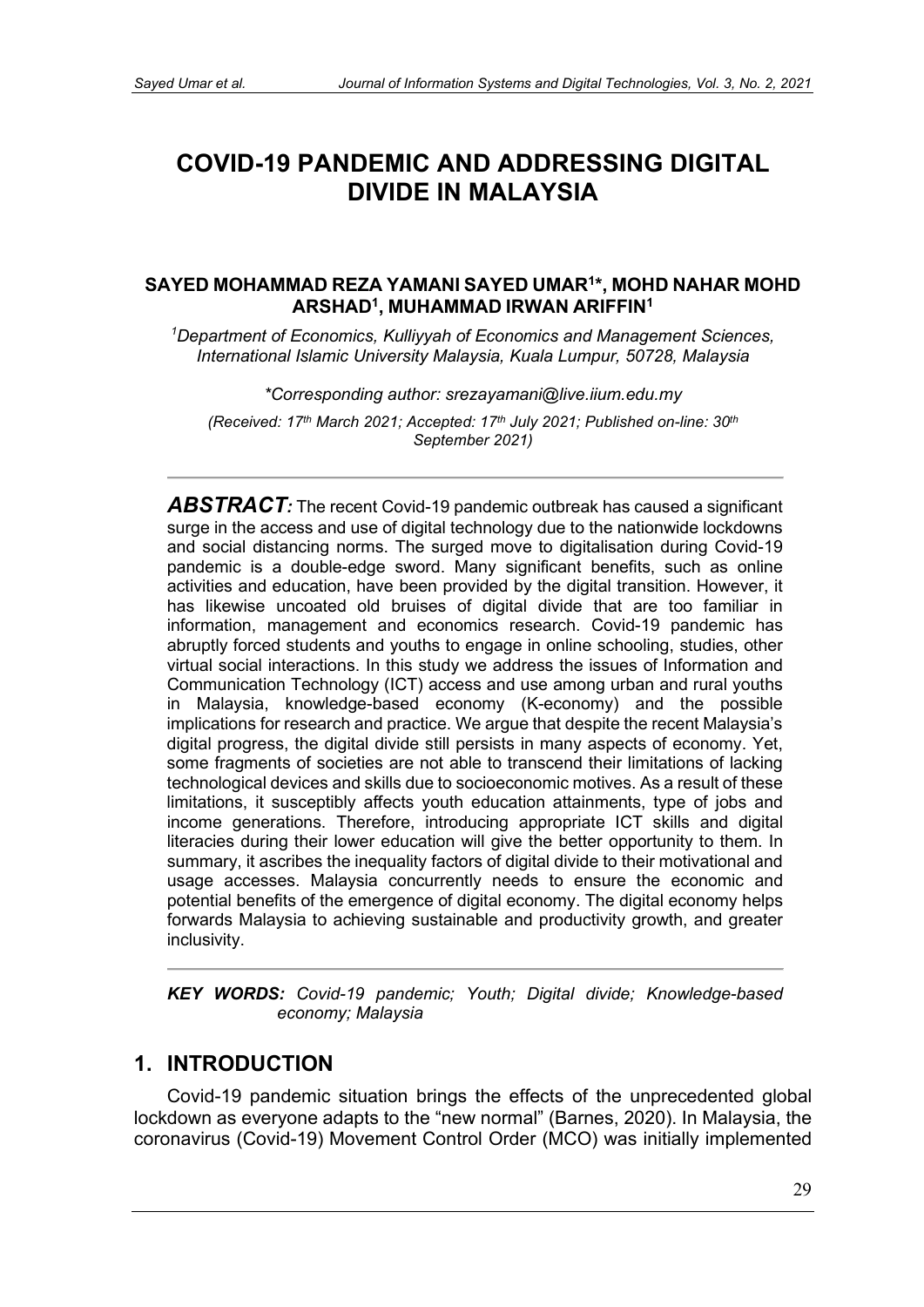in the middle of March 2020 that students were on their one-week holiday. The school holiday period was subsequently extended from the first phase to third phase of MCO between March and August 2020. Primary pupils, secondary and tertiary education students decide to correspond through digital network and virtual social interactions. They use the information and communication technologies (ICT) for online studies, educational activities and entertainments. Meanwhile, nationwide schools and colleges are deploying educational online-learning programmes to reach school pupils and university students in recent times. Schools, colleges and universities around the globe have dramatically switched their classes to video conferencing platforms such as Zoom, Google Meet, Cisco Webex and Skype (De', Pandey, & Pal, 2020).

The surged move to digitalisation during Covid-19 pandemic is a double-edge sword. Many significant benefits, such as those aforenamed online activities and education, are realised through the digital transition. Contrarily, it has uncoated old bruises that are too familiar in information, management and economics research. This drawback includes the "digital divide" in relation to certain demographic groups that are technologically disfavoured through lack of devices, access, skills, content relevance, and unaffordable internet data plan (Armbrecht, 2016, 23 February; De' et al., 2020; Hilbert, 2014). Low education level, low income, disabled, elderly and certain (minority) ethnic groups are vulnerable society who still prevail and irregularly affect their digital futures (Barnes, 2020; Livari, Sharma, & Ventä-Olkkonen, 2020).

Digital divide or exclusion generally reflects the broader issues of inequality across age, gender, social and economic dimensions, where the cost of internet access can be restrictive for low-income families and the infrastructure is unevenly distributed across urban and rural areas (Thomson Reuters Foundation, 2020, 13 March). van Dijk (2012) categorised digital access into 4 types: material, motivational, skills and usage. The material or device access come first as it is a prerequisite for the subsequent three accesses in harnessing the digital world. No possession of computers and internet networks could be a failure in addressing modern digital technology (van Dijk, 2005). In addition, the MCO extensions could be another limitation of internet infrastructure and other ICT amenities. It similarly raises some concerns for Malaysian teachers and parents in dealing with learning from home, online classes and virtual social correspondences (Gong, 2020). These online activities might be easier for those who have access to the digital network (van Deursen, Helsper, Eynon, & van Dijk, 2017).

Furthermore, the challenge for many developing countries like Malaysia is to ensure all segments of population have access to proper technology and skills in navigating the diverse information. In reality, digital transformations have not fully been achieved and translated despite the rapid growth of technology (World Bank, 2018). The digital transformation exacerbates population who remain unconnected as haunting disparities in terms of digital access such as age, education background, geography and income proportion (Bunyan & Collins, 2013; Cheah & Chun, 2017; Peng, Wang, & Kasuganti, 2011).

An effective digital and ICT ecosystem in both urban and rural areas across Malaysia is necessary for the 12th Malaysia Plan (2021-2025) to be successful. The surge of online technology during the Covid-19 pandemic makes it important to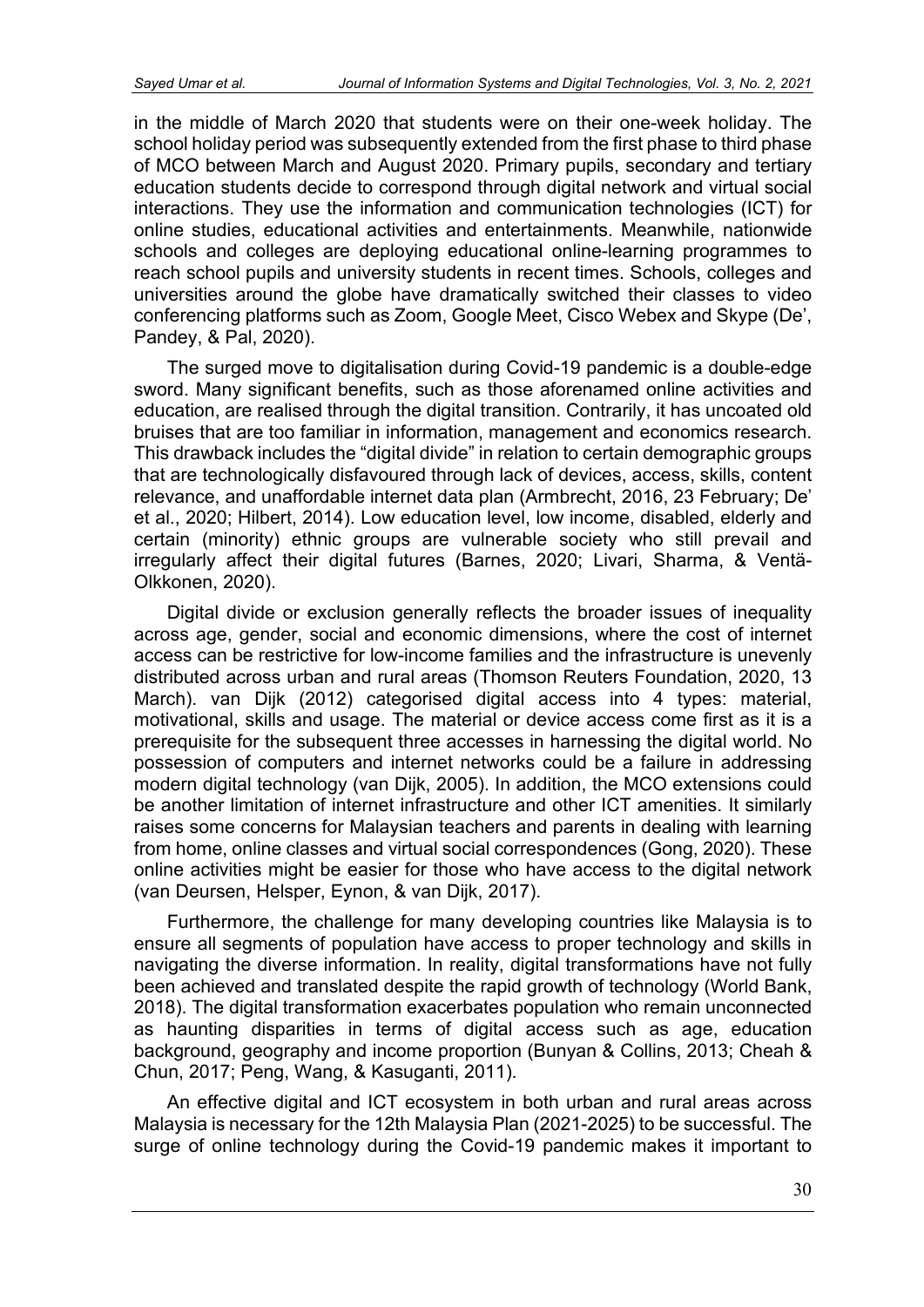analyse the current digital divide. In this paper, we discuss some possible scenarios and compelling issues of digital divide among youths, their education and the importance of knowledge-based economy (K-economy) of the post-pandemic world in the foreseeable future. In the final section, we present our conclusions.

# **2. ACCESS AND USE OF TECHNOLOGY**

In the current society, the existence of knowledge – intensive activities play an important component of the economy as the population is stratified based on its knowledge streams. The vast diffusion of digital technology, network-connected machine and the internet across the population has extensively mediate the potential effect of social, cultural, politics and economies to the society at large. Technology guardians have heralded the potential benefit of technology such as lowering inequality and reducing the barriers to information. Given the presence of technology, people of all backgrounds could also expand their social networks, improve their human capital, have better access to health information, search for better jobs and opportunities.

The disparity spread of technology across the population could however lead to increase inequalities by improving those who are privileged while refuting chances for advancement to the underprivileged. Looking at the developing countries in some part of Africa and Asia continents, only a small percentage of the population is online. Unsurprisingly, this discrepancy correlates with other measures of social and economic inequality. Yet, the complex reality of various people's access and use of digital technology cannot simply be described by the simple definition and interpretation of digital divide.

The ancient problems of digital divide were previously framed in more abstract terms, such as knowledge gap, computer literacy and the participation in the information society (DiMaggio & Hargittai, 2001; van Dijk, 2005). These problems merely look from the perspective of information technology and engineering with minimum engagement of other disciplines such as economics, management, sociology, communication and other sciences. In the past decades, social scientists and policy makers have gradually focused on social disparity between those "have" and "have-not" access to computers and the internet. In the mid-1990s, the National Telecommunications and Information of United States of America used a phrase "digital divide" and also applied it in developed and developing countries (Warschauer, 2003). In the field of digital divide research, Riggins and Dewan (2005) critically examined the three levels of structure: individual, organisational and countries, which show variations of access and use. These two variations are then be considered into first and second order effects. The first and second order effects examine the inequality of physical equipment access and the inequality of ability to use computer and other network-connected machines, respectively.

Moreover, some people believe that the lack of digital access and use could easily be catered by a supply of computers and other network-connected machines. The process of technology adoption is primarily started with the provision of equipment. This process then comprehends an identification on technological embeddedness which includes the design of adoption information technology for the household. The usage and embeddedness of technology in household occurs from the interaction between family behaviour and technological space (van Dijk &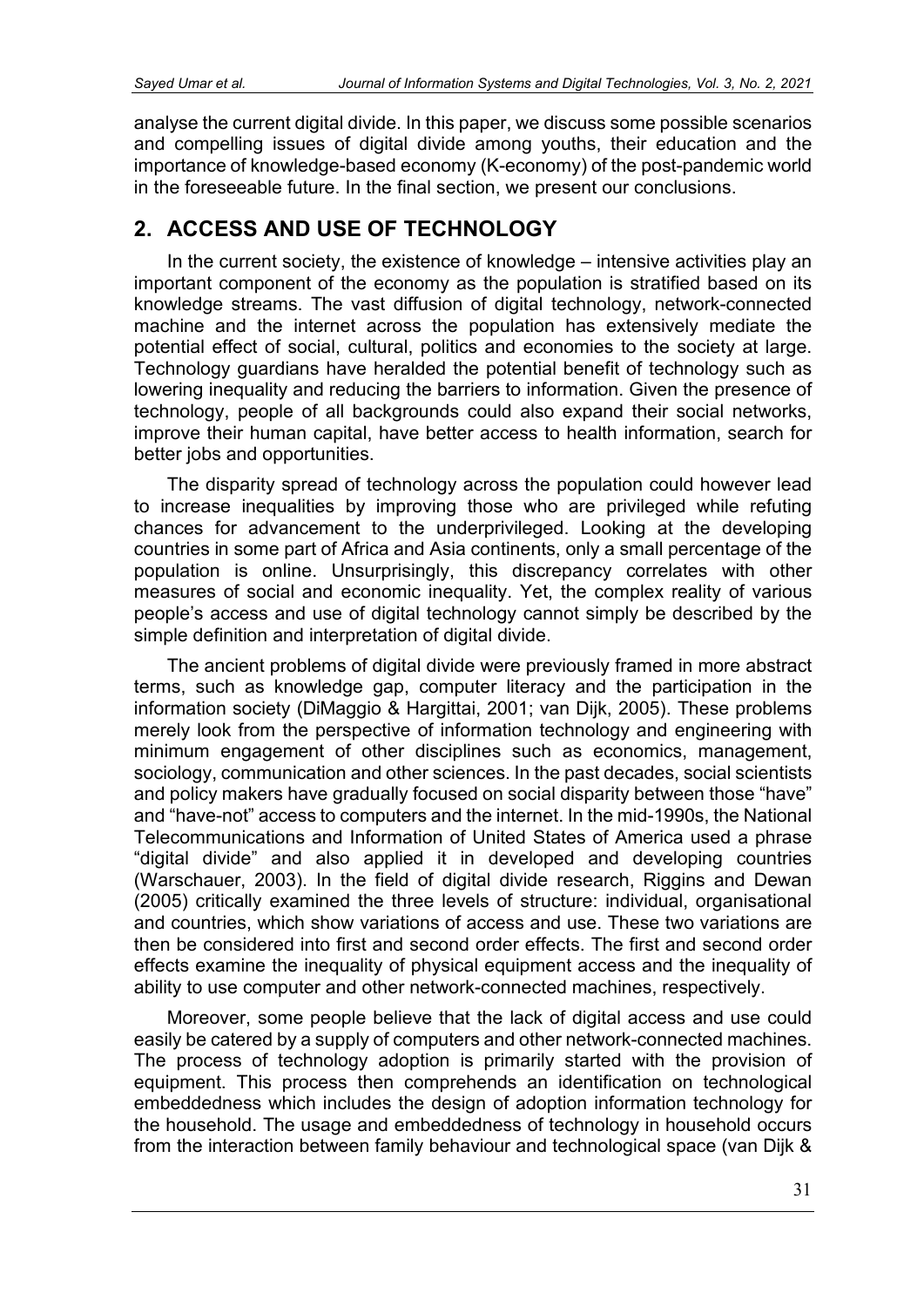van Deursen, 2014; Venkatesh, 1996). Technology has been acknowledged as useful knowledge; the steps of obtaining knowledge; in turn encapsulated in invention, innovation and dissemination; protection of knowledge; economic production; know-how; continuities in knowledge generation as well as its spread, including imitation, openness and embeddedness. (Farrands, Talalay, & Tooze, 2005; Khazanah Research Institute, 2021).

The presence of youth in the household may influence family members' ICT access and use. Studies have shown that household with young people are more likely to acquire access to a computer and the internet, to increase adults' interest in using the internet for a range of different purposes such as managing household and health, to motivate family members improving their online skills (Eynon & Helsper, 2015; Goolsbee & Klenow, 2002; Jackson et al., 2006).

The Information and Communication Technology (ICT) Access and Use, Department of Statistics Malaysia report 2018 describes the current annual figures of Malaysians digital usage and accessibility (Department of Statistics Malaysia, 2019). The trend of utilisation devices such as internet and computer has increased from 2017 to 2018. The nationwide households' access to internet increases from 85.7 percent in 2017 and 87.0 percent in 2018, while the access to computer, as it refers to a desktop, a laptop (portable) computer or a tablet (or similar handheld computer), decreases from 74.1 percent to 71.7 percent (Department of Statistics Malaysia, 2019).

The percentage of individuals using computer by state and strata 2018 shows a wide disparity of national access between urban (75.6 percent) and rural (54.1 percent). The contrasting trend also reveals the discrepancy of percentage of internet usage by individuals in urban (84.9 percent) and rural (69.4 percent) (Department of Statistics Malaysia, 2019). Among the rural pupils and youths, this situation has eagerly stretched their expenses to catch up with the latest technology and information. These 15-20 years old age groups, need to expose into highly ICT skills during their study periods. It shows that only 5-6 percent of rural youths are able to operate computers and confident to do main computer tasks. Consequently, the rural youths, aged 21-30 years old, lack ICT skills and are being technophobes (Department of Statistics Malaysia, 2019).

Malaysia is facing a latent digital exclusion. Low-income families depend on mobile devices for internet access that are not suitable for learning purposes (Thomson Reuters Foundation, 2020, 13 March). The digital exclusion between state and strata in 2018 is observable from the very low percentage of computer usage and basic ICT skills (Department of Statistics Malaysia, 2019). These basic ICT skills will be explained later in the following section.

# **3. TRENDS AND PATTERNS OF YOUTH IN TECHNOLOGY**

The datasets of the ICT Access and Use by Individuals and Households Survey, Department of Statistics Malaysia 2018 are used to describe inclinations of youth in technology. These secondary datasets are officially provided by the approval and permission of Department of Statistics Malaysia (DOSM) for academic purposes. Micro datasets for the ICT survey 2019 and 2020 are not available as yet. In this study, the number of youth respondents are represented by 3576 males and 3286 females; most are between 15 and 30 years old. It collects 3,865 urban youths and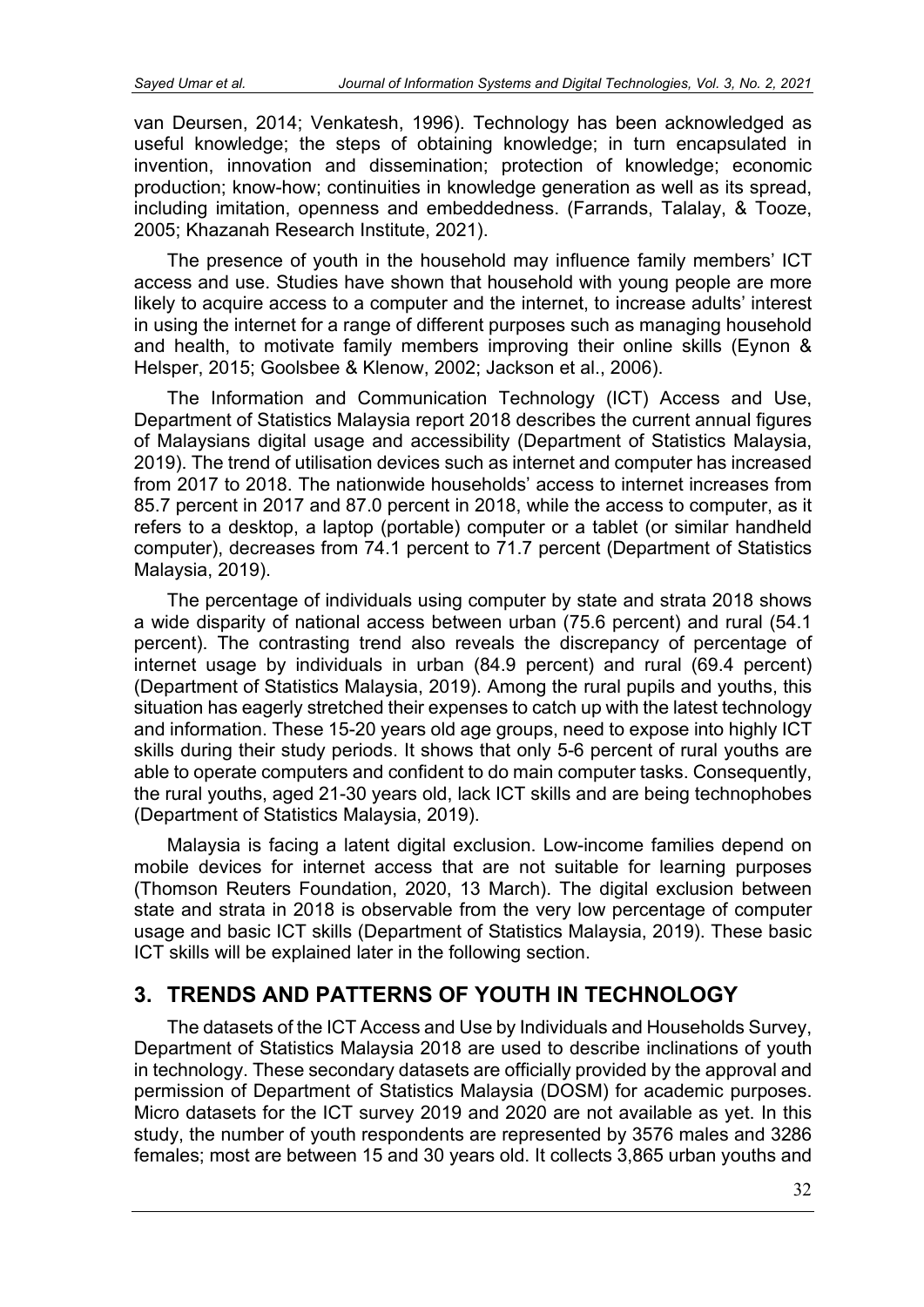2,997 rural youths, which comprise Malay (75.7 percent), other Bumiputra (14.1 percent), Chinese (7.0 percent) and Indian (3.1 percent) ethnicities in peninsular and east Malaysia states. The percentage of youth's education profile by gender and strata is explained in Fig. 1.



Fig. 1. Percentage of youth's education profile in peninsular and east Malaysia states, by gender and strata, 2018 (Authors' computed from the 30 percent sample data of the 2018 ICT Access and Use by Individuals and Households Survey).

The percentage of education profile among youths between urban and rural areas describe a similar pattern. Fig. 1 shows higher percentage of Sijil Pelajaran Malaysia (SPM)/Sijil Pelajaraan Malaysia Vokasional (SPMV) or equivalent between male and female in urban and rural areas. The percentage of male's and female's SPM/ SPMV holder is slightly higher in rural areas than urban areas, given that male at 45.5 percent and female at 41.6 percent. In contrast, the percentage of female's Sijil Tinggi Persekolahan Malaysia (STPM) or equivalent is higher than male's certificate obtained. The female's STPM or equivalent is nearly double at 4.5 percent than male's at 2.9 percent in urban areas, while rural female's at 4.2 percent and rural male's at only 1.9 percent. The percentage of degree/ advanced diploma is also higher among females than males in both strata. Urban female's degree/ advanced diploma holder unveils the highest percentage of tertiary education certificate at 11.8 percent as it compares to male's at 7.6 percent.

In the 2018 ICT Access and Use by Individuals and Households Survey, youth, aged of 15-30 years old, generally have computer and internet at their homes. The computer access is explained by the ownership and utilisation of computer for each individual. The concept and definition of indicators are based on United Nation's International Telecommunication Union (ITU) manual 2014, which is also used by DOSM (Department of Statistics Malaysia, 2019). In addition to that, nine basic computer skill activities are presented in Fig. 2 and 3. The following figures are explaining the percentage of youth's ICT knowledge and skills in urban and rural areas.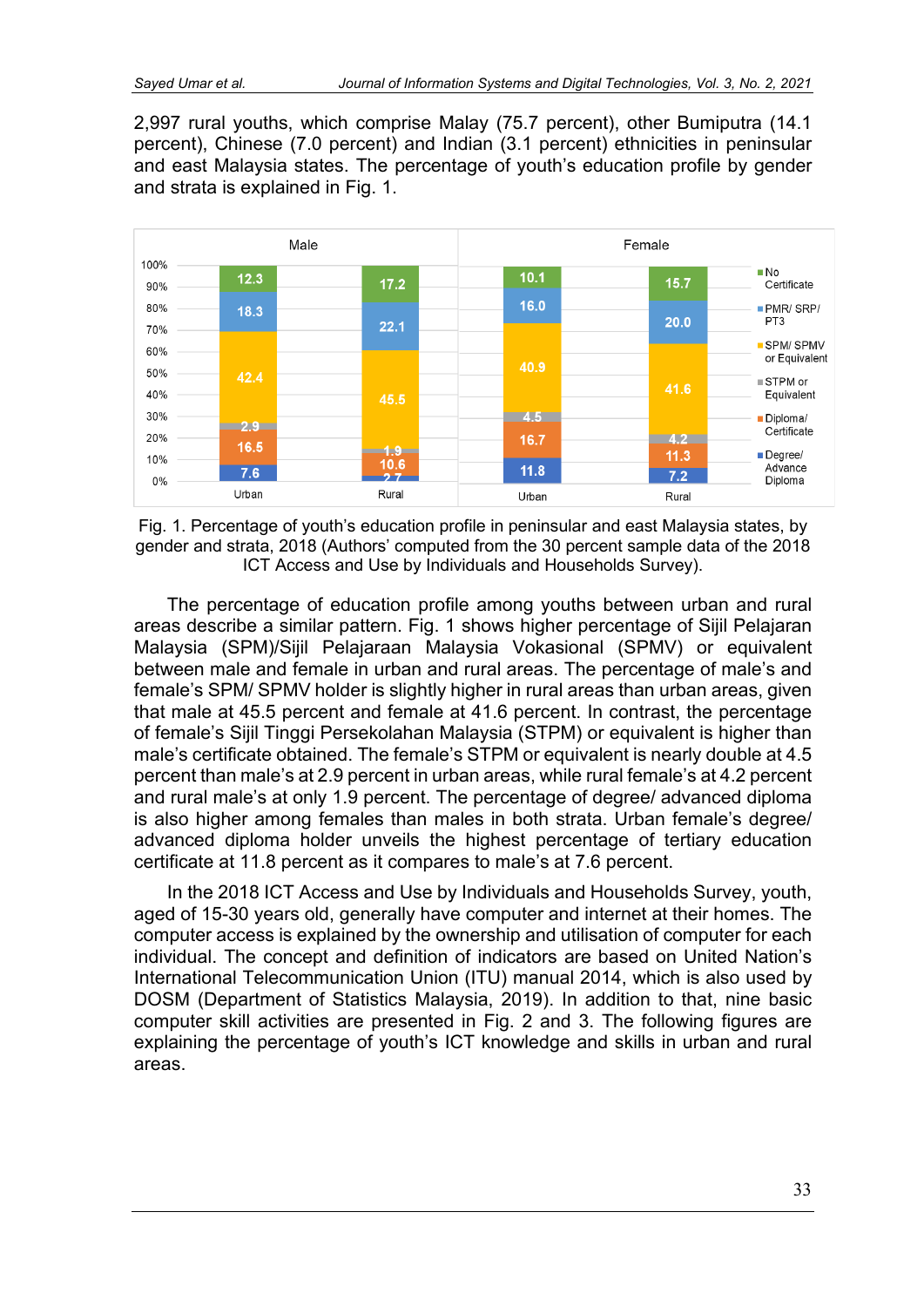

Fig. 2. Percentage of urban youth's ICT knowledge and skills shortage, by education profile, 2018 (Authors' computed from the 30 percent sample data of the 2018 ICT Access and Use by Individuals and Households Survey).



Fig. 3. Percentage of rural youth's ICT knowledge and skills shortage, by education profile, 2018 (Authors' computed from the 30 percent sample data of the 2018 ICT Access and Use by Individuals and Households Survey).

Fig. 2 and 3 show the basic ICT activities by strata in peninsular and east Malaysia states. The percentage of urban youth's ICT knowledge and skills displays relatively comparable data with rural youth's ICT activity distributions. The profile of education represents the highest educational certificate that obtained by urban and rural youths in 2 regions. In both regions, the percentage of SPM/ SPMV or equivalent holders is higher than other certificate holders between urban and rural. In Figure 2 and 3, two shortage tasks, *copying or moving a file or folder* and *using copy and paste/ move document* exhibit the two highest percentage of SPM/ SPMV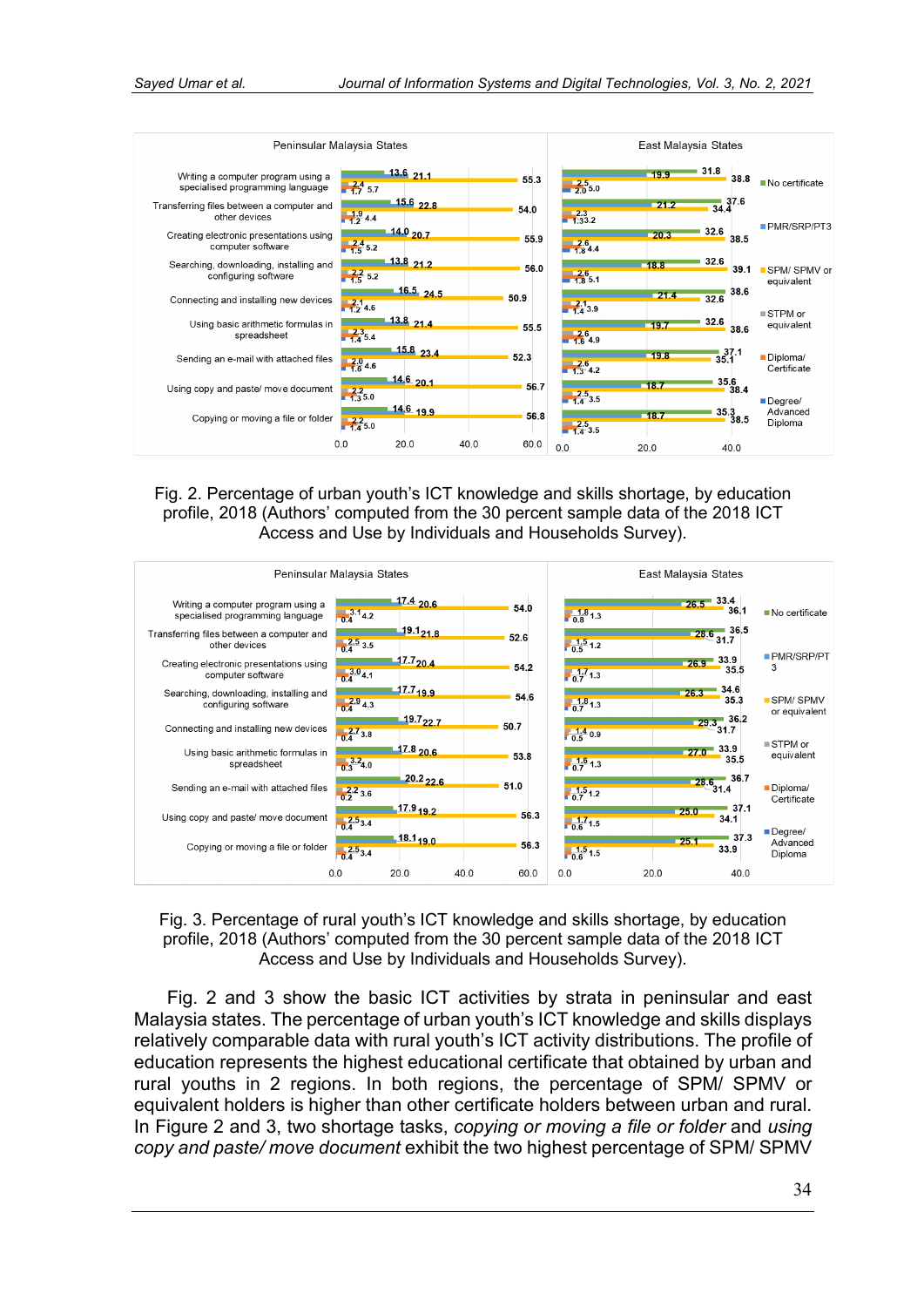or equivalent holders in peninsular Malaysia state, which is identical slice at about 56 percent. The rest of seven main activities remain high obstacles in coping with ICT skills among urban and rural youths in peninsular states.

In east Malaysia states, the percentage of SPM/ SPMV or equivalent holders closely shared similar figures with primary school leavers or non-certificate holders, which is above 30 percent (Fig. 2 and 3). Yet, it is followed by the rural PMR/SRP and PT3 holders at approximately  $25 - 29$  percent. Three education profiles; primary or non-certificate, lower secondary (PMR/SRP/PT3) and upper secondary (SPM/SPMV or equivalent) holders display higher percentages of skills shortage across all nine ICT activities. These proportions release some striking patterns of ICT skills ability among urban and rural users as it indicates a huge ICT knowledge and skills gap among urban and rural youths nationwide.

Another crucial topic in ICT access and use are the issue of computer and internet disconnectivity by strata in peninsular and east Malaysia states. The poor rural connectivity has persisted in Malaysia, with internet and broadband penetration less than urban throughout time (Mohamed, Judi, Nor, & Yusof, 2012). Disconnectivity issues encourage us to investigating urban and rural disparity by education profile, which is shown in Fig. 4 and Fig. 5.



Fig. 4. Mean urban youth's computer and internet disconnectivity in peninsular and east Malaysia states, by education profile, 2018 (Authors' computed from the 30 percent sample data of the 2018 ICT Access and Use by Individuals and Households Survey).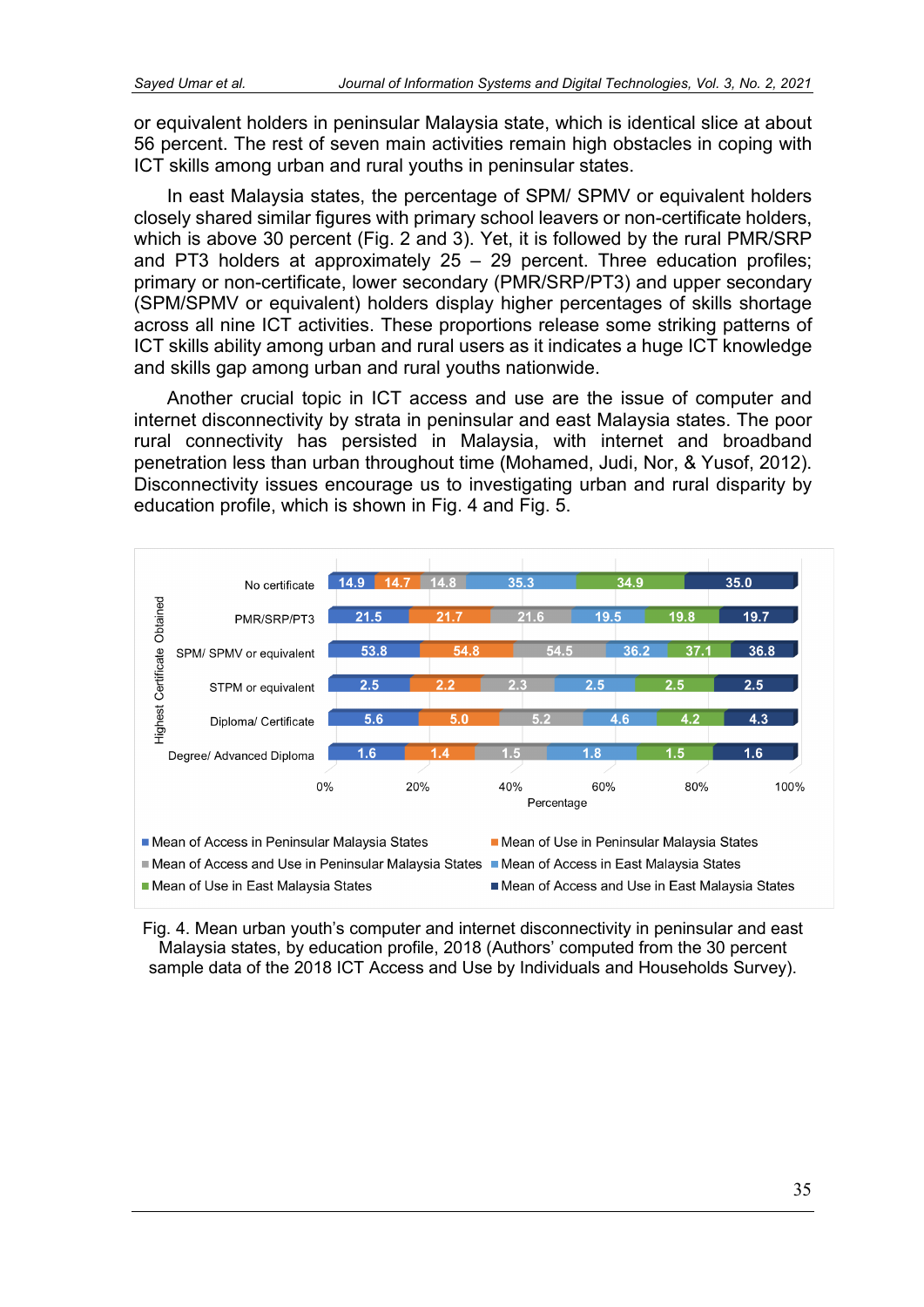

Fig. 5. Mean rural youth's computer and internet disconnectivity in peninsular and east Malaysia states, by education profile, 2018 (Authors' computed from the 30 percent sample data of the 2018 ICT Access and Use by Individuals and Households Survey).

The DOSM report unveils some important figures that could be used to address the current issues of digital connectivity during the Covid-19 pandemic and future. It uncovers computer and internet gap among youths in two regions by comparing aggregate mean of disconnectivity access and use between urban (Fig. 4) and rural (Fig. 5) areas.

In Fig. 4 and 5, SPM/ SPMV or equivalent holders shows the highest mean of access and use disconectivity at 54.5 percent and 53.4 percent in peninsular states, respectively. Meanwhile, the means of access and use in east Malaysia states are lower than peninsular states, at 36.8 percent (urban) and 33.8 percent (rural).

The non-certificate holders or primary education leavers display soaring percentages of computer and internet disconnectivity as it is clearly seen the average of access and use in Fig. 4 (35 percent) and Fig. 5 (35.7 percent). These students in eastern part of Malaysia reveals a surge average of access and use for computer and internet disconnectivity.

In urban areas of peninsular Malaysia, the percentage of PMR/SRP/PT3 qualification holders are higher (21.6 percent) than similar education certificate holders in Sabah, Sarawak and F.T. Labuan (19.7 percent). However, the disconnectivity percentage of rural youths with PMR and equivalent qualification is expectedly higher in east Malaysia (26.9 percent) than peninsular states (20.7 percent). It displays opposite trends of lack of access and use for computer, internet connectivity and digital tasks. This condition indicates that computer and internet inequality is also happened in urban areas, whilst the cities offer better digital infrastructure and connectivity.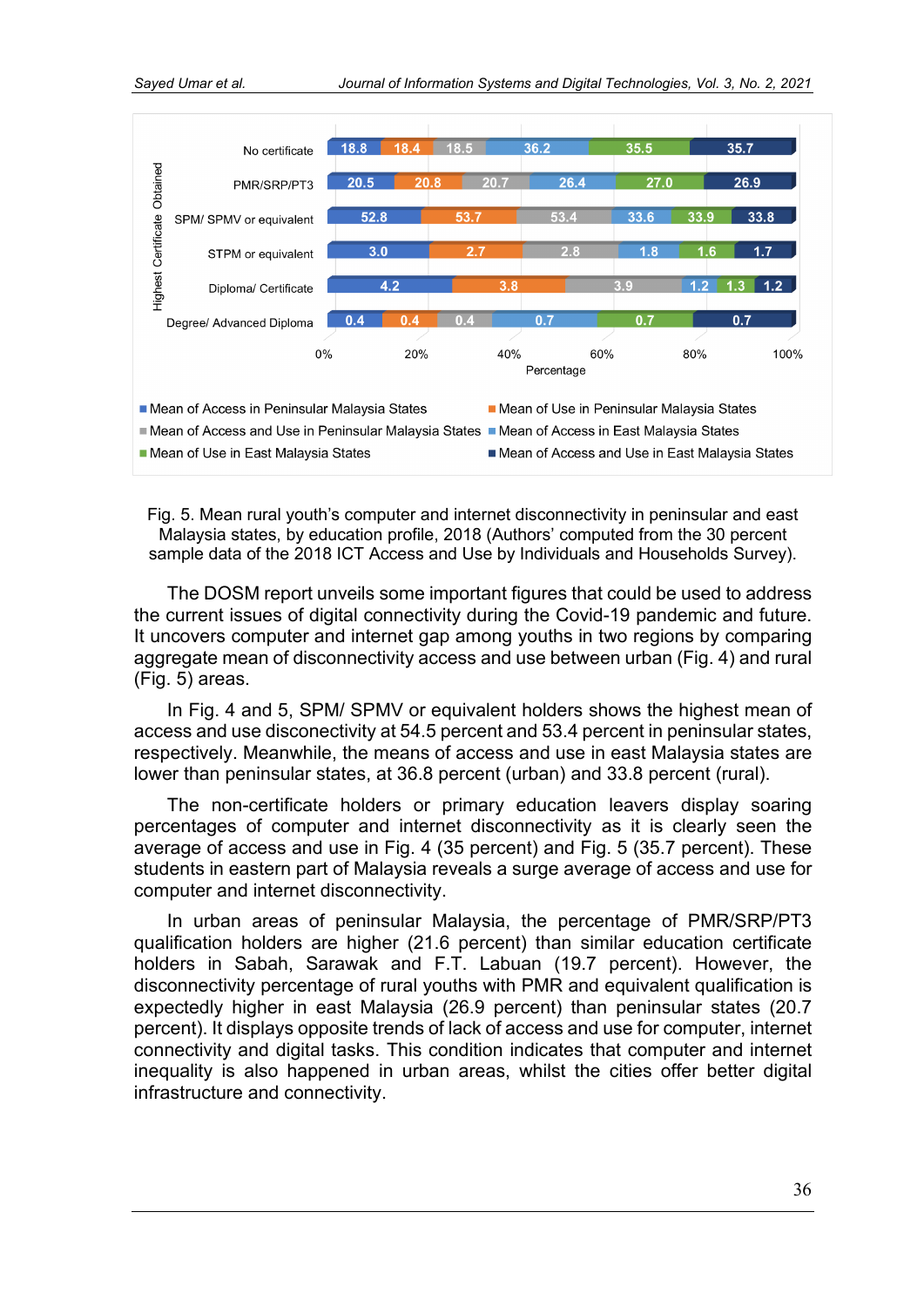Coping with Covid-19 pandemic could somehow motivate youths and students in this difficult time. Everyone likely find that some aspects of their works, studies, social gatherings can be done remotely and over online video chats. People in rural areas are perhaps less likely to have an ICT device and internet data at home. This situation is even more challenging to download school materials and other educational resources. They really experience different connectivity settings. This problem is potentially to be more noticeable in rural areas, as it is shown in Fig. 5.

Fig. 4 and 5 correspondingly draw present-day computer access and internet usage among youths in urban and rural areas in peninsular and east Malaysia states. Urban students and youths may have easier access to the internet, but there are some in rural areas who have to go to great lengths to get good connectivity. Recent news of disconnectivity in Sabah, an 18-year-old Universiti Malaysia Sabah (UMS) student shared her digital divide story last year. She experienced the poor internet connectivity issues in her village, Kampung Sapatalang, Pitas, Sabah. She had to stay few days on top of a lanzones fruit tree in the jungle to get internet access for attending online courses and exams. Stable internet connectivity is not readily available in her village and other parts of Sabah. Studying off-campus due to the MCO amid this pandemic of Covid-19 give a burdensome for her and other unfortunate students in remote areas (Khazanah Research Institute, 2021).

#### **4. DETERMINANTS OF CONNECTIVITY AMONG URBAN YOUTHS - A RECENT EMPIRICAL VIEW**

A survey of computer ownership and ICT skills in Kuala Lumpur Federal Territory was completed on the brink of Covid-19 pandemic last year. The survey was based on Department of Statistics Malaysia's 2010 demographic sampling enumeration blocks and living quarters lists in Kuala Lumpur, and 2019 Household Income and Basic Amenities Survey in Kuala Lumpur Territory Report. It randomly selected 768 households in 11 districts in Kuala Lumpur. A cross-sectional primary survey data with a total of 562 youth respondents, age 15-30 years old, from 658 households, at 85 percent response rate, was conducted between February – July 2020. The sample could be considered heterogenous because the characteristics of the respondents are typically of a mix urban population; the majority of three ethnic populations and a blended percentage of the socioeconomic families. Further, more than 38 percent of the surveyed youths aged between 15 and 18 years old, with around 39 percent obtained lower secondary education qualification. Table 1 summarises the demographic characteristics of the respondents.

| <b>Description</b>         | <b>Values/Levels</b>                         | N [562] | Percentage [%] |
|----------------------------|----------------------------------------------|---------|----------------|
|                            |                                              |         |                |
| Gender                     | Male                                         | 301     | 53.6           |
|                            | Female                                       | 261     | 46.4           |
| Age (years)                | 15-18                                        | 217     | 38.6           |
|                            | 19-22                                        | 104     | 18.5           |
|                            | 23-26                                        | 110     | 19.6           |
|                            | 27-30                                        | 131     | 23.3           |
| <b>Highest Educational</b> | <b>Tertiary Education (Diploma, Advanced</b> |         |                |
| Qualification              | Diploma, Degree)                             | 189     | 33.6           |

Table 1: Demographic characteristics of participants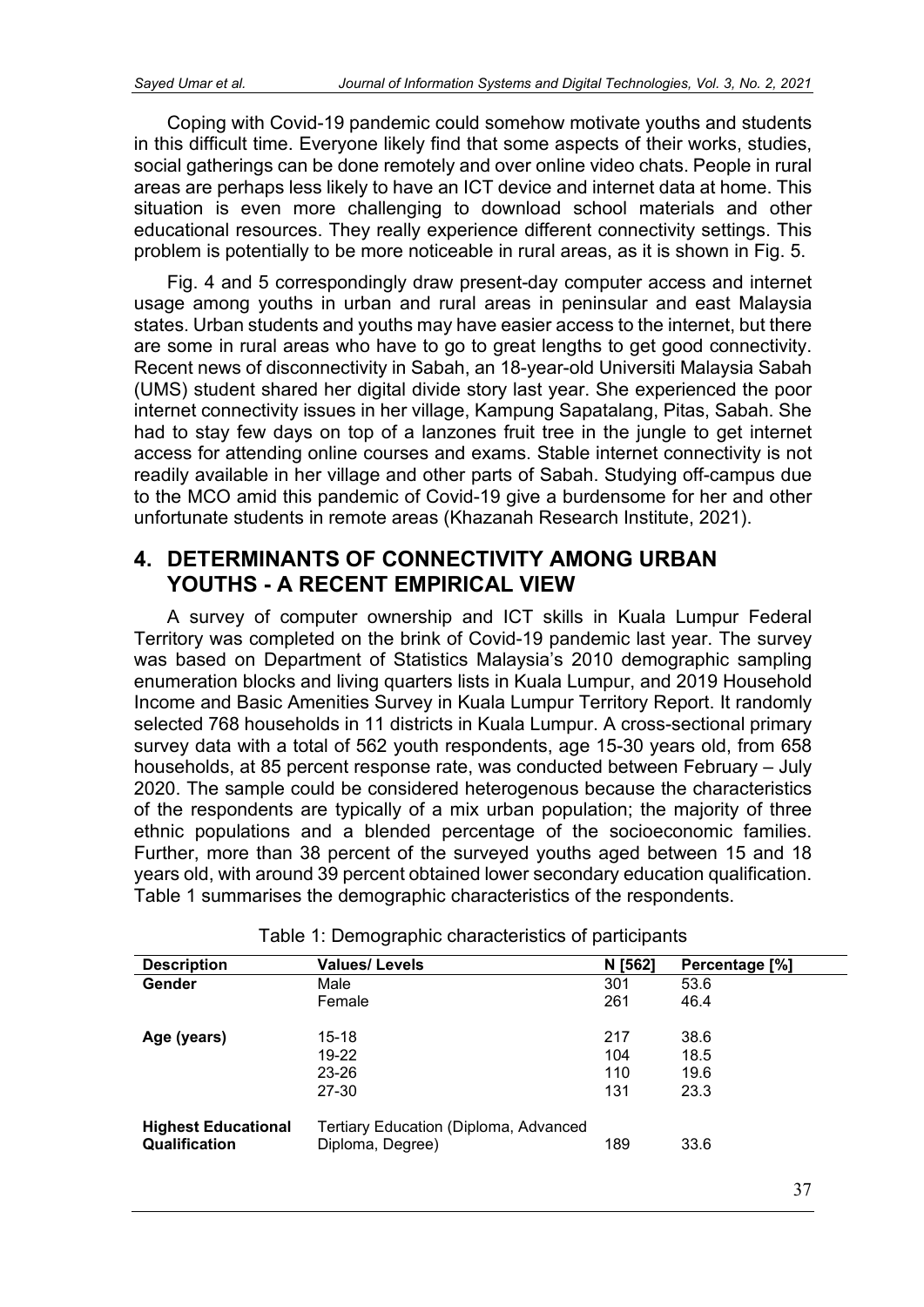|                            | Upper Secondary Education (STPM,<br>SPM/SPMV or equivalent)<br>Lower Secondary Education (PMR/ | 147 | 26.2 |  |
|----------------------------|------------------------------------------------------------------------------------------------|-----|------|--|
|                            | SRP/PT3)                                                                                       | 220 | 39.1 |  |
|                            | None of the Qualifications/ No Answer                                                          | 6   | 1.1  |  |
|                            |                                                                                                |     |      |  |
| <b>Household Income</b>    |                                                                                                |     |      |  |
| Group                      | <b>B40 (Less than RM9,149)</b>                                                                 | 336 | 59.8 |  |
|                            | B1 (Under RM5,150)                                                                             | 126 | 22.4 |  |
|                            | B2 (RM5,150 - RM6,619)                                                                         | 115 | 20.5 |  |
|                            | B3 (RM6,620 - RM7,969)                                                                         | 42  | 7.5  |  |
|                            | B4 (RM7,970 - RM9,149)                                                                         | 53  | 9.4  |  |
|                            | M40 (RM9,150 - RM16,639)                                                                       | 184 | 32.7 |  |
|                            | M1 (RM9,150 - RM10,549)                                                                        | 49  | 8.7  |  |
|                            | M2 (RM10,550 - RM12,069)                                                                       | 50  | 8.9  |  |
|                            | M3 (RM12,070 - RM14,019)                                                                       | 38  | 6.8  |  |
|                            | M4 (RM14,020 - RM16,639)                                                                       | 47  | 8.4  |  |
|                            | T20 (RM16,640 and more)                                                                        | 42  | 7.5  |  |
|                            | T1 (RM16,640 - RM22,619)                                                                       | 25  | 4.4  |  |
|                            | T2 (More than RM22,619)                                                                        | 17  | 3.0  |  |
| <b>Working Status</b>      | <b>Full-time Work</b>                                                                          | 237 | 42.2 |  |
|                            | <b>Student Status</b>                                                                          | 277 | 49.3 |  |
|                            | Part-time Work                                                                                 | 48  | 8.5  |  |
|                            |                                                                                                |     |      |  |
| <b>Computer Ownership</b>  | Own Computer                                                                                   | 215 | 38.3 |  |
|                            | Otherwise                                                                                      | 347 | 61.7 |  |
| Computer                   |                                                                                                |     |      |  |
| <b>Experience</b>          | <b>Sharing Computer</b>                                                                        | 154 | 72.0 |  |
|                            | Otherwise                                                                                      | 61  | 28.0 |  |
| <b>Internet Experience</b> | Own Internet Access                                                                            | 455 | 81.0 |  |
|                            | Otherwise                                                                                      | 107 | 19.0 |  |
|                            |                                                                                                |     |      |  |
| <b>Ethnic Language</b>     |                                                                                                |     |      |  |
| Group                      | Malay                                                                                          | 329 | 58.5 |  |
|                            | Chinese                                                                                        | 125 | 22.2 |  |
|                            | Indian                                                                                         | 98  | 17.4 |  |
|                            | Other Bumiputera                                                                               | 10  | 1.8  |  |
| <b>City Neighbourhood</b>  |                                                                                                |     |      |  |
| <b>District</b>            | Kepong                                                                                         | 23  | 4.1  |  |
|                            | Batu                                                                                           | 42  | 7.5  |  |
|                            | Wangsa Maju                                                                                    | 79  | 14.1 |  |
|                            | Segambut                                                                                       | 89  | 15.8 |  |
|                            | Setiawangsa                                                                                    | 50  | 8.9  |  |
|                            | Titiwangsa                                                                                     | 71  | 12.6 |  |
|                            | <b>Bukit Bintang</b>                                                                           | 19  | 3.4  |  |
|                            | Lembah Pantai                                                                                  | 55  | 9.8  |  |
|                            | Seputeh                                                                                        | 52  | 9.3  |  |
|                            | Cheras                                                                                         | 37  | 6.6  |  |
|                            | <b>Bandar Tun Razak</b>                                                                        | 45  | 8.0  |  |

The survey aims to investigate the presence of digital divide despite digital accessibility in urban area. In previous section, the percentage of education profile among youths between urban and rural areas in peninsular and east Malaysia states show comparable figure. Meanwhile, the percentage of youth's education profile in Kuala Lumpur pictures different trends between male and female. In Fig.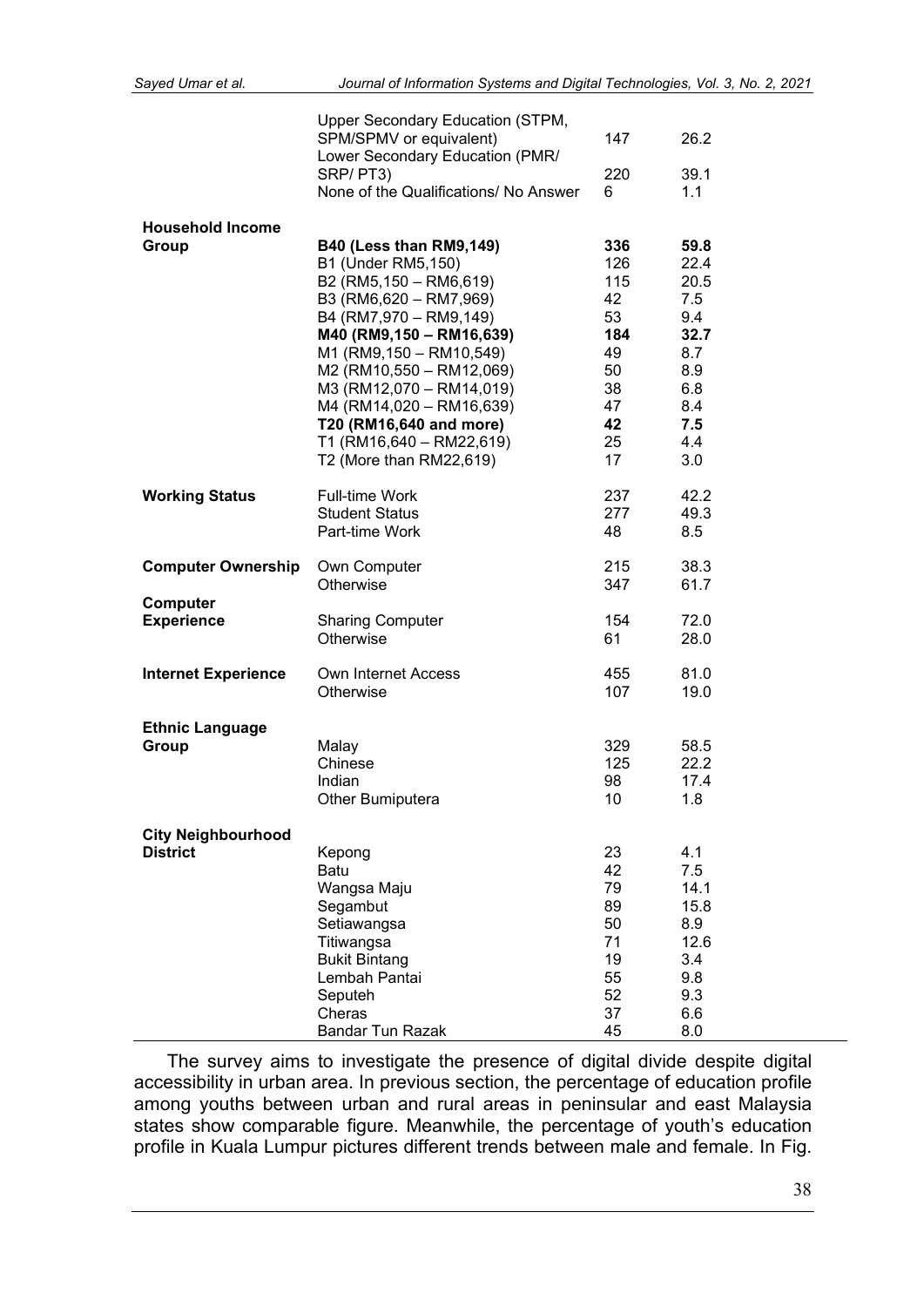6, male and female pupils share nearly similar percentage in their lower secondary school level, at 40.6 percent and 38.4 percent, respectively. The percentage of upper secondary and tertiary education reveals an opposite trend as female has higher upper secondary school attainment at 31.4 percent than male counterpart at 22.1 percent. Conversely, the percentage of male's tertiary education holders (37.2 percent) is higher than female's holders (30.2 percent).



Fig. 6. Percentage of youth's education profile in Kuala Lumpur Federal Territory, by gender.

In the survey, the percentage of computer ownership is at least 38.3 percent. It is shown that most respondents (61.7 percent) do not have a computer to support their study and work in their households as shown in Table 1. However, the percentage of internet subscriber depicts higher percentage at 81.0 percent. Mobile internet is commonly subscribed by youths to support their smartphones and other mobile gadgets. Similar percentage of mobile internet subscription is also identified in the report of the 2020 ICT Access and Use by Individuals and Households Survey, at 89.6 percent (Department of Statistics Malaysia, 2021). The concept of ownership and utilisation of computer for each individual is defined by United Nation's International Telecommunication Union (ITU) manual 2014 and complied by the DOSM. Nine computer and ten internet skill activities, presented in Figure 7, are some of ICT knowledge and skill activities that ITU highlight in its manual to evaluate ICT access and use.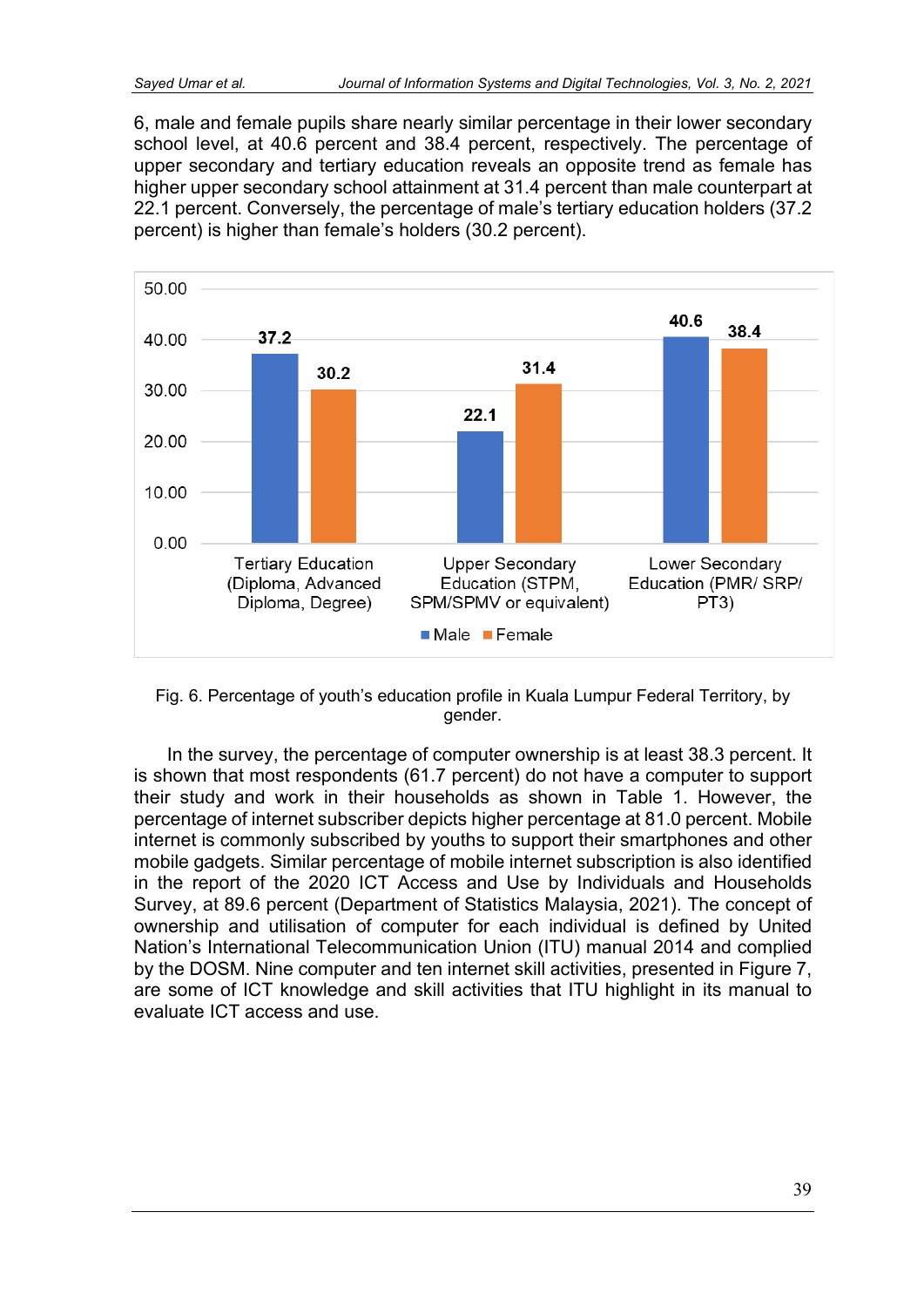![](_page_11_Figure_2.jpeg)

Fig. 7. Percentage of youth's computer and internet related skills shortages in Kuala Lumpur Federal Territory, by education profile.

Fig. 7 shows the cross-sectional survey that unveils some data on youth's computer related and internet activities in Kuala Lumpur. During the survey, respondents were also questioned whether they had utilised any computer and internet related tasks. Ten additional internet related works were asked to equip nine computer related skills that have been booked in the DOSM report. It is interesting to note the difference of some trends of urban youth's ICT knowledge and skills shortage between the DOSM report and this recent empirical field study. In Fig. 2, SPM/ SPMV or equivalent holders (upper secondary education level) uncover higher percentage of ICT knowledge and skills shortage in peninsular and east Malaysia states. Lower secondary education respondents in Kuala Lumpur however have a concerned lack of computer and internet related works (ICT knowledge and skills). Two highest percentages of computer related tasks are copying or moving a file or folder (71.9 percent), and using copy and paste/ move document (71.8 percent). These two tasks are very much relevant to the primary and lower secondary pupils during online learning in this pandemic of Covid-19.

Internet related tasks exhibit similar attributes of skill shortages among lower secondary education holders. The percentage of internet skill shortage among upper secondary education respondents remain high throughout all tasks, between 26.6 percent and 33.0 percent (Fig. 7). In general, lower secondary and upper secondary education respondents in Kuala Lumpur lack of computer and internet skills across 19 basic tasks. Education profile in recent survey also brings to the issues of ICT access and use more details.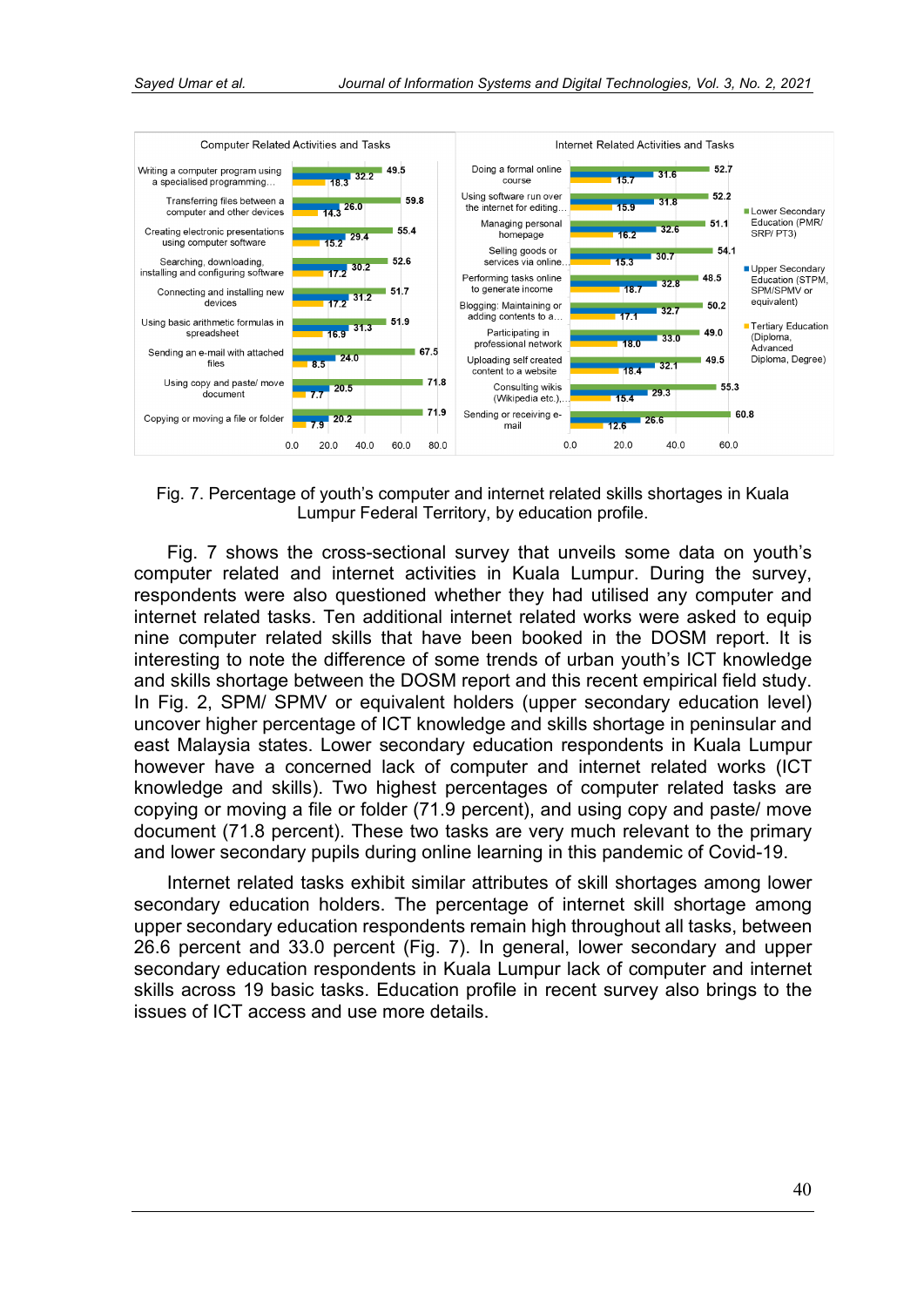![](_page_12_Figure_2.jpeg)

Fig. 8. Mean youth's computer and internet disconnectivity in Kuala Lumpur Federal Territory, by education profile.

The Covid-19 MCO is adjusting people to staying at home. Working and studying would be challenging as it relates to ICT access and use issues. Some survey data could be used to address the current issues of digital connectivity during this pandemic and future. In Fig. 8, the highest mean of disconnectivity is reported around 53–55 percent for lower secondary education respondents. This respondent group is encountering the biggest challenges due to equipment and skills. Upper secondary and tertiary education youths have better situations with the mean of shortage at nearly half and a quarter of the youth of lower secondary education, at around 30–15 percent, respectively.

The current Covid-19 new normalcy clearly uncovers digital divide picture. Definitely not all youths are in equal status to engage in their digitalised education. OECD (2019) highlighted that socioeconomically advanced youths outperformed disadvantaged youths in science, mathematics and reading in Malaysia. These issues are also related to ICT access and use–both among youths and adults. It involves skills and competences that is needed to integrate the digital devices into learning and teaching practices in more meaningful ways to gain benefits from them (OECD, 2019; World Bank, 2020).

### **5. REVISITING AND RESTRUCTURING KNOWLEDGE- BASED ECONOMY**

The Economic Planning Unit (2015) has drafted the importance of adoption of information and communications technology in the 11<sup>th</sup> Malaysia Plan 2016-2020. Primarily, the 3rd Chapter of *enhancing inclusiveness towards an equitability society* brings the focus area A of *uplifting B40 households towards middle-class society*. This focus area A addresses some issues of the inclusiveness of society such as higher education and skills training, increase productivity through adoption of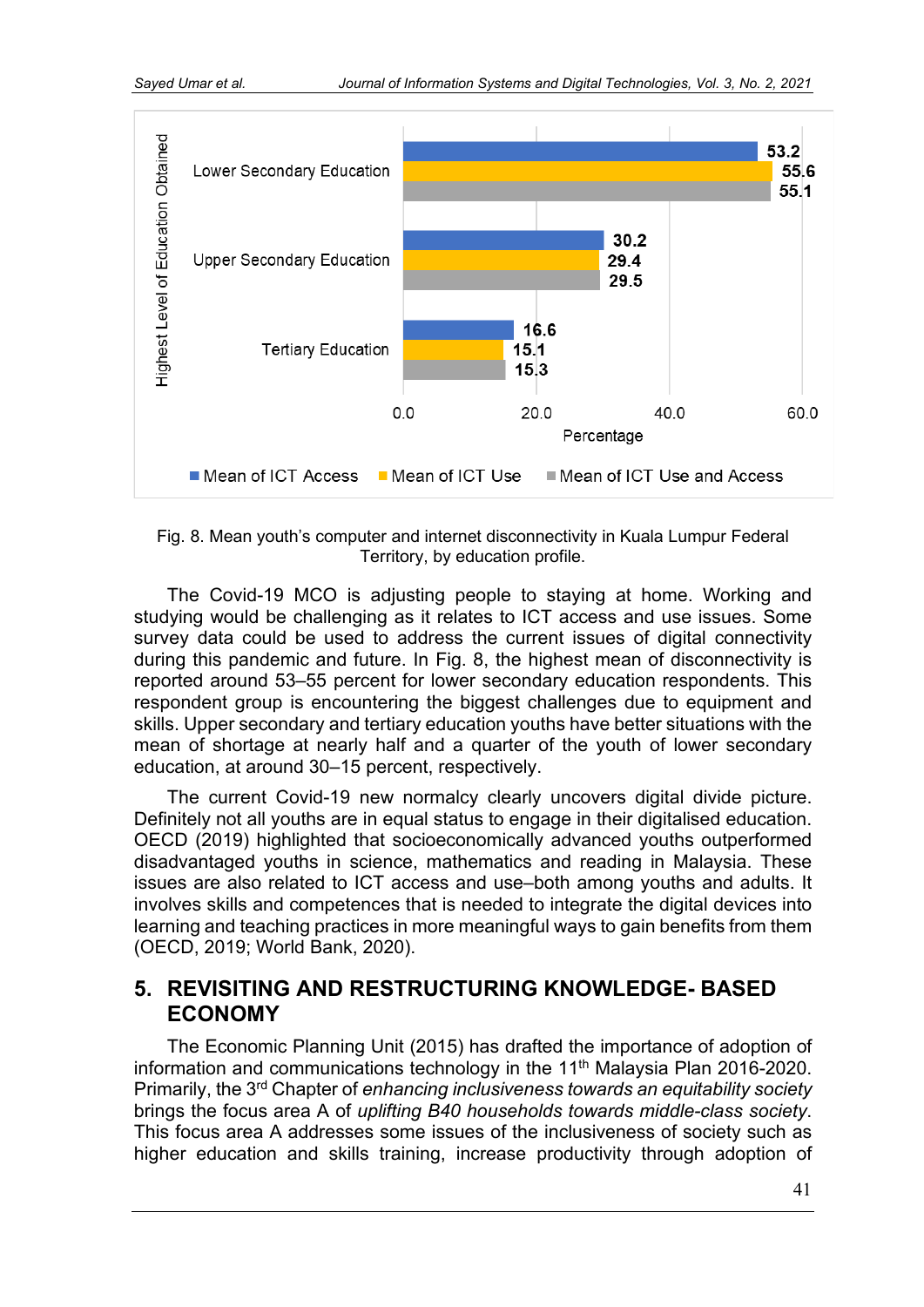modern technology, and enhancing adoption of ICT. These strategies are shown in Fig. 9.

![](_page_13_Figure_3.jpeg)

Fig. 9. Reduced, raised and created strategies of towards equitable societies (Economic Planning Unit, 2015).

In the chapter 3 of 11<sup>th</sup> Malaysia Plan 2016-2020, the following strategies have also formed another inclusiveness platform in the focus area B, which is empowering communities for a productive and prosperous society. This area mainly emphases on the establishment of family institution and the potential of youth development. Moreover, building human capital with knowledge and skills as well as moral and ethics require a lot of commitments in driving the process of inclusiveness and sustainable economic growth in Malaysia (Tan, Wong, & Noor, 2006). Consequently, in chapter 5, the government highlights the issue of human capital development in accelerating economic growth. This focus area includes the improvement of labour productivity and wages through the shift of high-skilled jobs by continuous upskilling and re-skilling initiatives. In facilitating high-tech equipment and improving technology-enabled innovations and educations, for instance, the problem/ project/ production-based learning, it could develop critical, creative and innovative thinkers in Science, Technology, Engineering and Mathematics (STEM) subjects (Economic Planning Unit, 2015).

Comprehensive online learning and overall education progression would be achieved by revisiting and restructuring education systems, strengthening digital and physical infrastructure to improve the quality of online learning modules and platforms. Inclusive learning system also assures strengthened infrastructure and support learning schemes for special needs (Ministry of Economic Affairs Malaysia, 2019). Concurrently, it proposes other strategies to enhance the soft-skills (language proficiency, problem solving, leadership, self-motivation, critical thinking,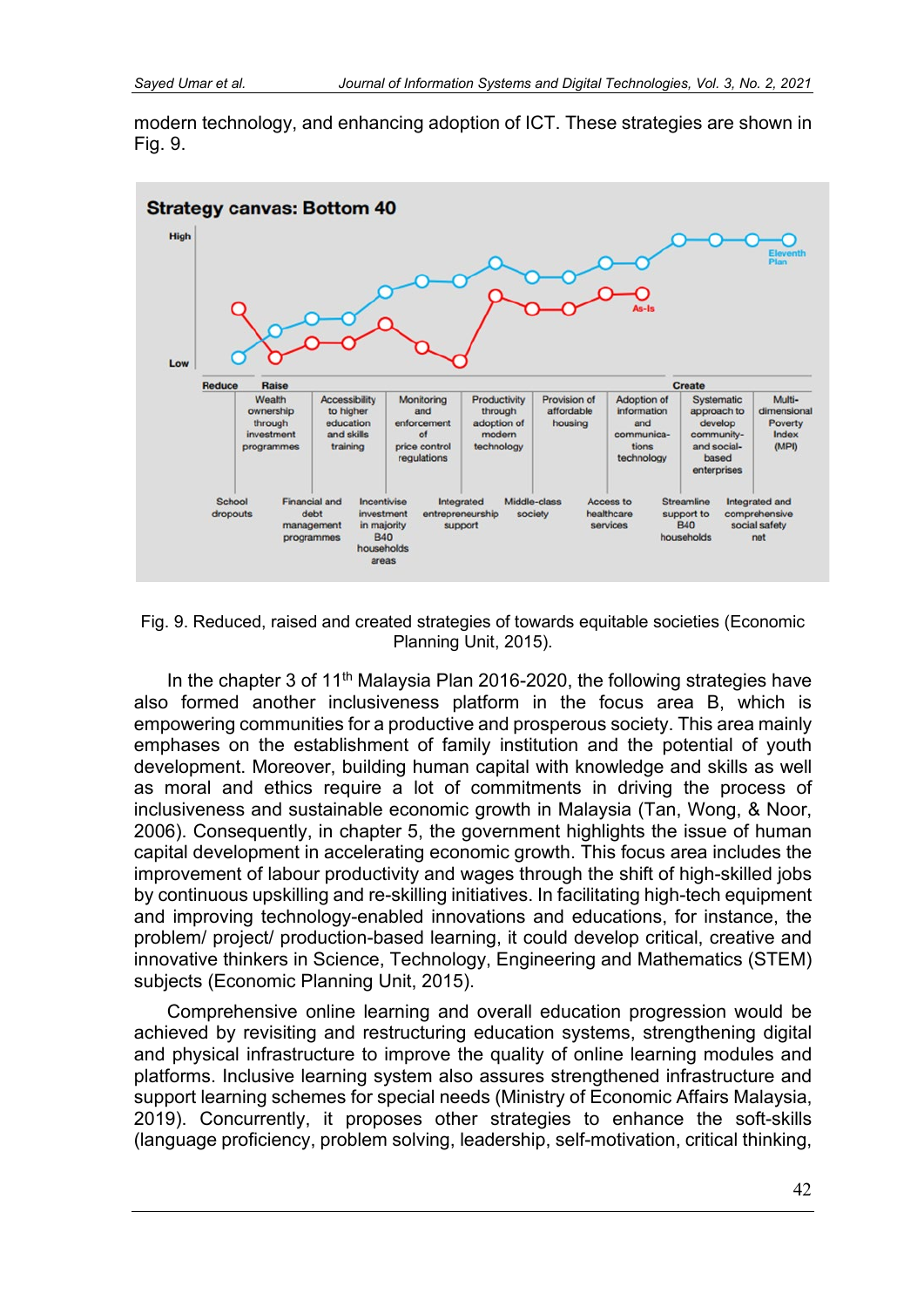time and conflict managements, and other related skills), which are commonly known in the area of knowledge-based economy (K-economy).

With the advancement of technology and sciences in the last two decades, knowledge has transformed into the key wealth creator and driven rises to intensify knowledge use in the Malaysian economy (Foo, Lai, & Elamzazuthi, 2017). Keconomy is not a new approach for Malaysia as it had been introduced in the 1996 Malaysia Multimedia Super Corridor (MSC) and National Information Technology Agenda (NITA), and discussed in the 7<sup>th</sup> Malaysia Plan (1996-2000). The initial plan of K-economy was aimed for Malaysia to participate in a borderless world economy and compete with other highly developed and technological advanced countries. Later, K-economy could only be successful if it benchmarks in research and innovation from a national context, to excel in in the future.

Malaysia ought to utilise the Covid-19 pandemic period by re-thinking the initiative of transformation from a manufacturing-strong economy to K-economy. In this period, it is expected that Malaysia would really understand where the country stands with regards to research and innovation. Addressing research and innovation might involve accessing and using data indicators to establish benchmarks, determine any potential areas of research and innovation that are best to invest in, eventually produce frameworks that support and measures those areas. it hopefully improves Malaysia's quality of analytical outputs and study collaboration to bridge the gap between research and innovation.

A concerted effort between the government and private entities is needed to overcome the impact of Covid-19 in education. It is necessary for both parties to develop cost-effective education products and services that eliminate barriers to access and improve the quality of learning. The delivery of education, research, training, innovative measurement tools, etc could be improved by ICT solutions. The pandemic has re-emphasised the presence of digital divide and the primacy of internet access, particularly students and youths in rural areas (OECD, 2021). As the new necessities of the  $21<sup>st</sup>$  century, internet access is helping us to benefit from e-learning, e-medicine and to work flexibly (Razak & Malek, 2008; United Nations Development Programme, 2020).

The Covid-19 restrictions shape people life into a new way of social interaction. Households without access to the online network, internet and other technologies might reduce their ability to apply and receive government support. Therefore, improving access to ICT devices and the internet is another policy to address inequalities, gaining people's capabilities that might include those who generate income. Out of school during Covid-19 means that every child in household with access to the internet have the opportunity to continuing structured learning. It shows the optimistic outlook of social ability to keep children and youths in education. Conversely, it is equally challenging to apply similar procedure to every household with low income, lack of internet (broadband) and proper ICT devices (hardware and software). Without ICT device and internet access, the effectiveness of learning process is obstructed and consequently intertwined performance among students and youths. The United Nations Development Programme (2020) reports that if countries have the internet access rate of the best performers in their human development groups, the truancy rate would be considerably lower, around 12 percent.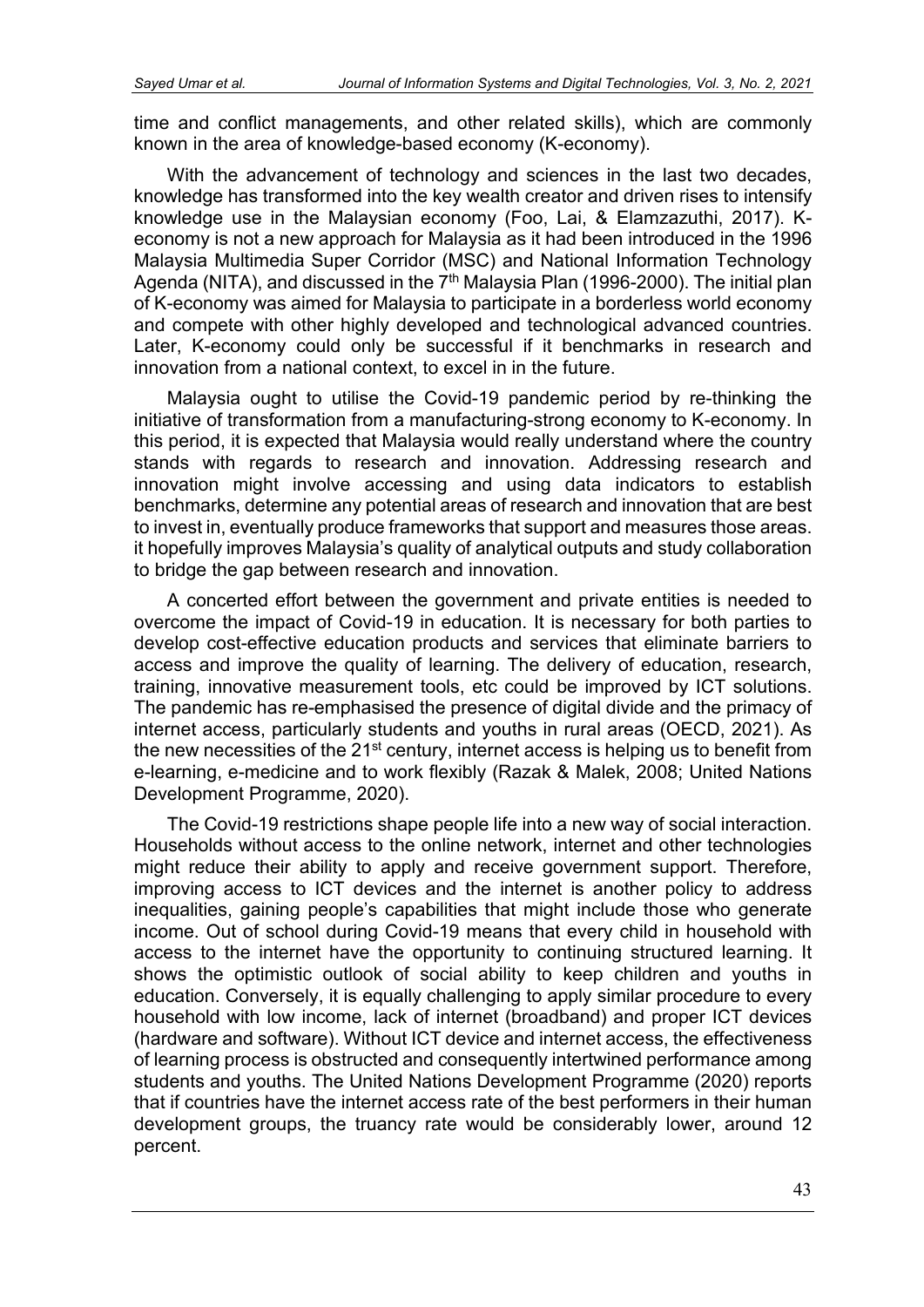Government has recently introduced the Jalinan Digital Negara (JENDELA) or National Digital Network initiative in August 2020 and followed by Malaysia Digital Economy Blueprint (MyDIGITAL) in February 2021. The objectives of these mega plans are to improve Malaysia's digital connectivity with high-quality nationwide broadband coverage and to drive Malaysia into a high-income nation with digitallydriven economy by 2030 (Economic Planning Unit, 2020, 2021). Feasibly, these national plans would be well prepared by re-looking into pre-Covid-19 issues, past experience and failures to build toward improved plans in the future.

# **6. IMPLICATIONS FOR RESARCH AND PRACTICE**

The future economy refers to the deployment of dynamic technologies and infrastructure. It is necessary to explore in upcoming high-tech areas such as automation, fintech, AI, digital economy. The government of Malaysia should provide some consistent policies that encourage young generation to adapt, participate and dominate the future economy. Learning society and future economy may bring outcomes such as increasing the number of innovations and high-skilled jobs to engage B40 group youths (Ministry of Economic Affairs Malaysia, 2019).

The Bank Negara Malaysia Annual Report 2017 revealed that Malaysia is currently at the adopter stage in the worldwide digital map. Malaysia's digital advancement is at par with several developed economies like Canada, New Zealand, Ireland, Australia, Slovenia, Latvia and Czech Republic (Bank Negara Malaysia, 2018; OECD, 2001). There are three key structural features that are needed to support a country's progression on the digital map.

Firstly, a fast and affordable internet (home broadband and mobile). Public digital infrastructure is needed to persuade digital participation and adoption. This infrastructure consists of fixed connectivity, digital identity, an efficient payment system, open data networks, online delivery services, telemedicine, financial services and others. Since the present government is considering to re-look past agenda of the 1996 National Information Technology Agenda (NITA), it is therefore necessary to re-introduce the InfoDesa (Internet Desa) programme, which was introduced by the Ministry of Rural Development in 2000 (Foo et al., 2017). In the past, InfoDesa has successfully embarked on an extensive initiative to create ICT awareness among village communities. Later, the InfoDesa programme should revitalise the newly modern knowledge and latest high-tech devices to villagers. It aims to facilitate the modern hardware/ ICT devices and software/educational (TVET) applications, installation and computer maintenance workshops, deliver the soft skills trainings and short courses on web and content development, computational and arithmetic skills, ICT-based entrepreneurship skills that should be beneficial for rural youths. Post office, Rural Community Centre and other public places could be used to establish a centre in every district nationwide (Dakian, 2007; Foo et al., 2017).

Secondly, human talents for digital advancement. The role of education system dominantly emphasis lifelong learning, encourage more interest in Science, Technology, Engineering and Mathematics (STEM) degrees and strengthen ICT literacy skills compulsory (i.e. computational mathematics, robotics, peer-to-peer learning, etc). OECD (2019), in the PISA Insights and Interpretations report 2018, Malaysia's score in mathematics and science was 440 and 438, respectively, which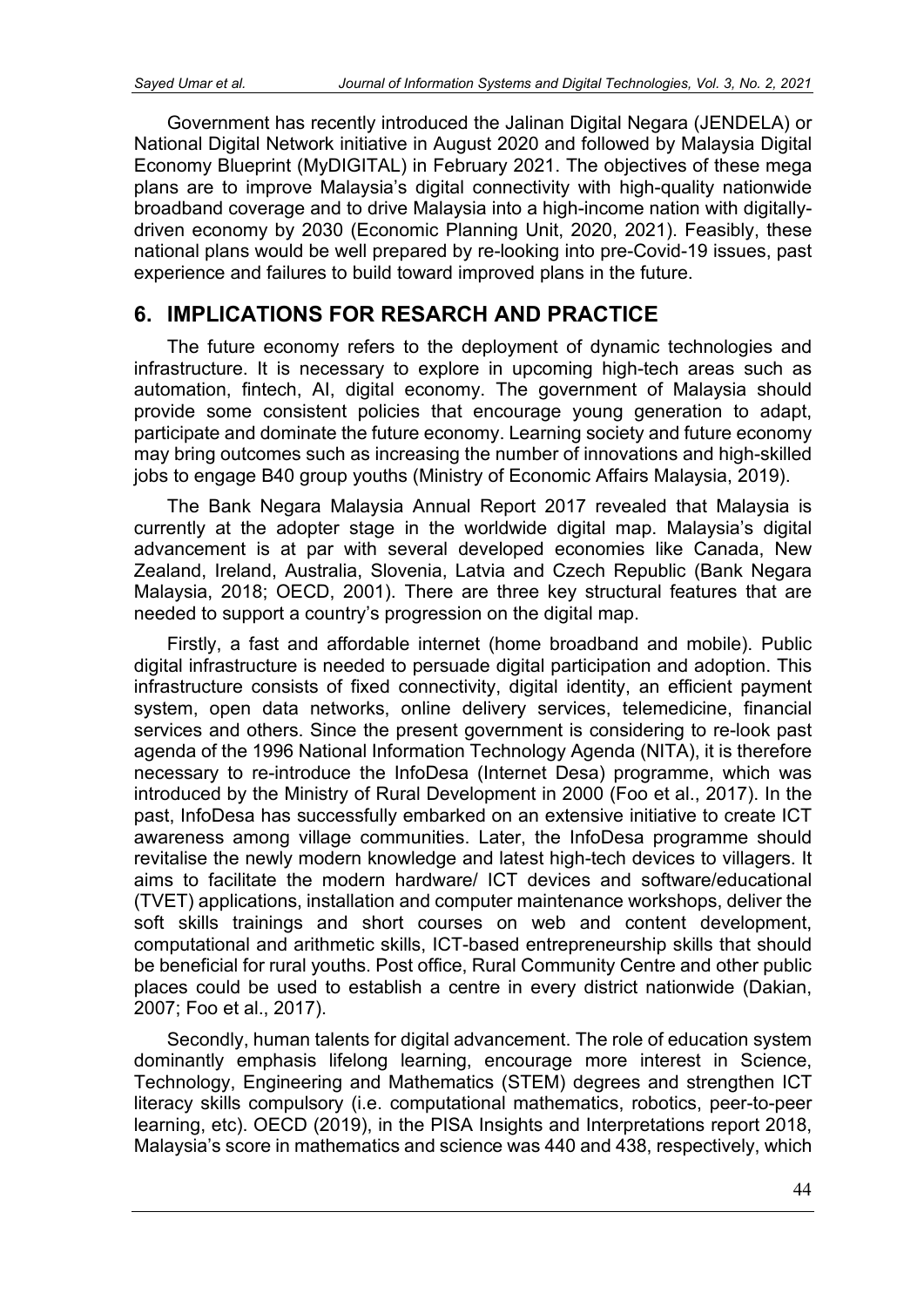is below the OECD average scores of 489 in both subjects. According to Ministry of Higher Education Malaysia, Malaysia's higher education institutions are going to release considerably more graduates in arts and social sciences and less so in STEM and technical- vocational fields between 2010 and 2025 (Bank Negara Malaysia, 2018). Left undauntedly, this development will disseminate a skill mismatch as economic actively becomes further digitally and technologically advanced.

Thirdly, high digital adoption among government and citizens for producers, consumers and businesses. Malaysia's digital adoption is growing increasingly although consumers' services such as internet banking and e-commerce remain quite low. Besides, the majority of internet usage in Malaysia is content consumption. The consumption of content such as social media, games and downloading movies/ music commonly confine rather than doing productive digital tasks such as mobile applications, content creations, learning from formal online courses and professional networking (Bank Negara Malaysia, 2018; Department of Statistics Malaysia, 2016). Malaysian youths only perform basic and standard level of ICT skills, while the performance of advanced skills is still a low level (Department of Statistics Malaysia, 2021).

# **7. CONCLUSION**

While the Covid-19 pandemic causes devastating socio-economic impacts on people everywhere, researchers from various disciplines are ever more ascertained to make contributions in grappling with the current and future pandemics. Covid-19 pandemic originated an extensive, sudden and dramatic digital surge in the society.

This paper has highlighted a number of important paths for future digital development and education of Malaysian youth. The prevalence of digital divide is still existing in nationwide rural urban areas. The issue of digital divide is unfortunately soaring in the current Covid-19 new normalcy. The recent empirical study shows increasing trends in computer ownership and experience, ICT skills performance, views related to socioeconomic and demographic status. Moreover, we should not only consider bridging the access of hardware and equipment to youths, but also the usage of ICT capability and digital creative solutions. We should be more active in giving equal opportunity of digital access and use to empower youth in their digital futures. It subsequently reduces the barriers to social mobility and high-tech skilled jobs in the future. Eventually, it is hoped that this study may encourage other researchers to begin upon some future research studies in this important area.

# **ACKNOWLEDGEMENT**

We wish to thank the Kuala Lumpur Federal Territory sampling respondents for sharing their valuable insights. Lee Jie Yeng, Mohd Khairul Hafiz Mahmud, Cheha Chan Fatt, Muhd Hamirulnizam Abdul Hadi, Saravanakumar Nadarajah and other enumerators are appreciated for assisting survey and paper questionnaire collections from 11 districts in Kuala Lumpur Federal Territory.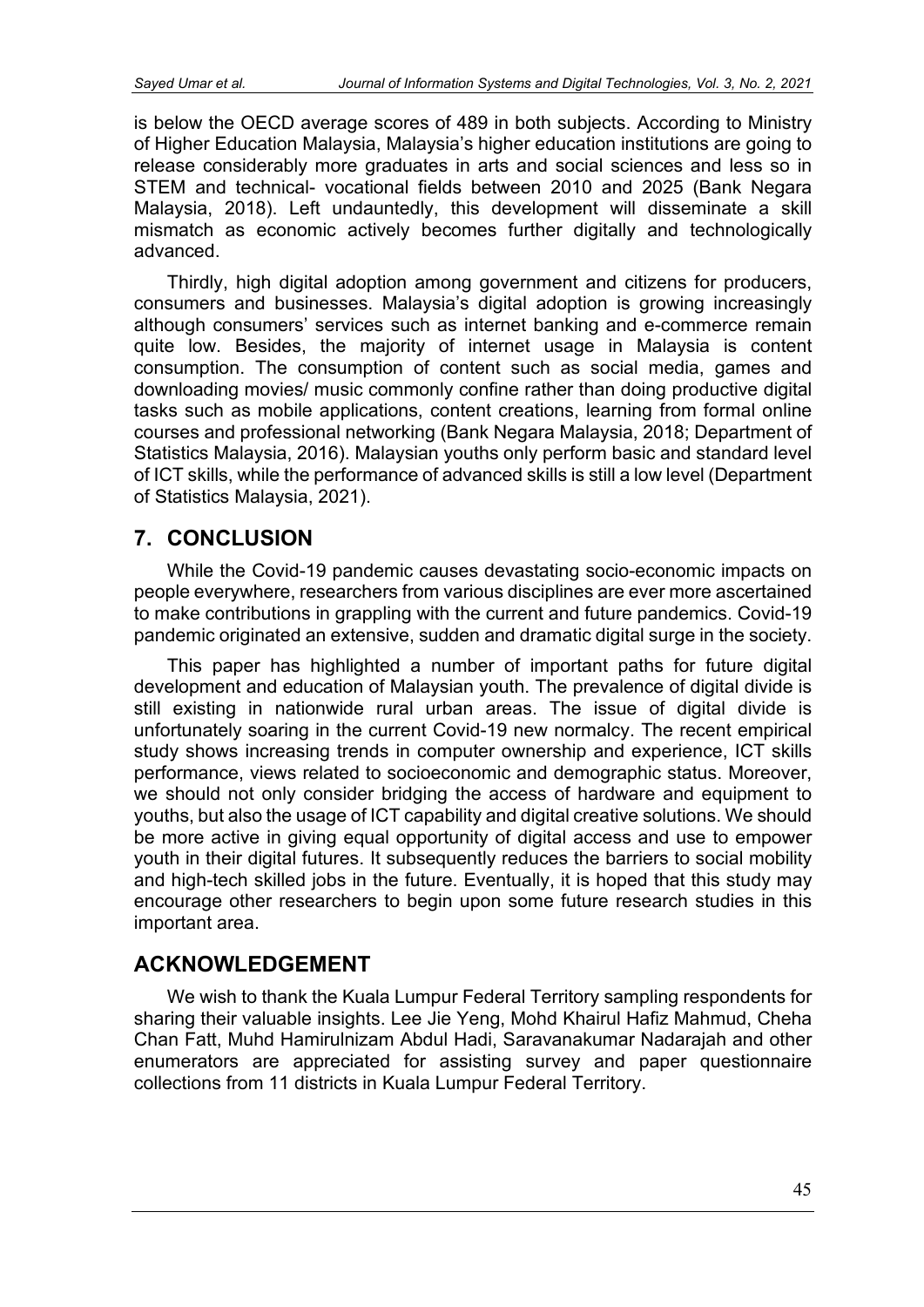#### **REFERENCES**

- Armbrecht, A. (2016, 23 February). 4 reasons 4 billion people are still offline, World Economic Forum [Press release]. Retrieved from https://www.weforum.org/ agenda/2016/02/4-reasons-4-billion-people-are-still-offline/
- Bank Negara Malaysia. (2018). *Bank Negara Malaysia Annual Report 2017*. Retrieved from http://www.bnm.gov.mv/index.php?ch=en\_publication
- Barnes, S. J. (2020). Information management research and practice in the post-COVID-19 world. *International Journal of Information Management*, 102175. doi[:https://doi.org/10.1016/j.ijinfomgt.2020.102175](https://doi.org/10.1016/j.ijinfomgt.2020.102175)
- Bunyan, S., & Collins, A. (2013). Digital Exclusion Despite Digital Accessibility: Empirical Evidence from an English City. *Tijdschrift voor economische en sociale geografie, 104*(5), 588-603. doi:10.1111/tesg.12047
- Cheah, Y. K., & Chun, M. N. (2017). Socio-demographic determinants of computer ownership: An empirical view in the city of Gui Lin. *Institutions and Economies*, 57- 70.
- Dakian, M. (2007). *K-ekonomi: pemacu ekonomi di Malaysia*: Utusan Publications.
- De', R., Pandey, N., & Pal, A. (2020). Impact of digital surge during Covid-19 pandemic: A viewpoint on research and practice. *International Journal of Information Management*, 102171. doi[:https://doi.org/10.1016/j.ijinfomgt.2020.102171](https://doi.org/10.1016/j.ijinfomgt.2020.102171)
- Department of Statistics Malaysia. (2016). *Information and Communication Technology Satellite Account 2015*. Retrieved from<https://www.dosm.gov.my/v1/index.php>
- Department of Statistics Malaysia. (2019). *ICT Use and Access by Individuals and Households Survey Report 2018*. Retrieved from https://www.dosm.gov.my/ v1/index.php
- Department of Statistics Malaysia. (2021). *ICT Use and Access by Individuals and Households Survey Report 2020*. Retrieved from https://www.dosm.gov.my/ v1/index.php
- DiMaggio, P., & Hargittai, E. (2001). *From the 'Digital Divide' to 'Digital Inequality': Studying Internet Use as Penetration Increases*. Retrieved from https://EconPapers. repec.org/RePEc:pri:cpanda:workpap15.html
- Economic Planning Unit. (2015). *The Eleventh Malaysia Plan 2016-2020. The Economic Planning Unit, Prime Minister's Department*. Retrieved from Putrajaya: <https://www.pmo.gov.my/the-malaysia-plan/>
- Economic Planning Unit. (2020). *Jalinan Digital Negara (JENDELA) Plan 2021-2025. The Economic Planning Unit, Prime Minister's Department*. Retrieved from Putrajaya: <https://myjendela.my/>
- Economic Planning Unit. (2021). *Malaysia Digital Economy (MyDIGITAL) Blueprint 2021- 2030. The Economic Planning Unit, Prime Minister's Department*. Retrieved from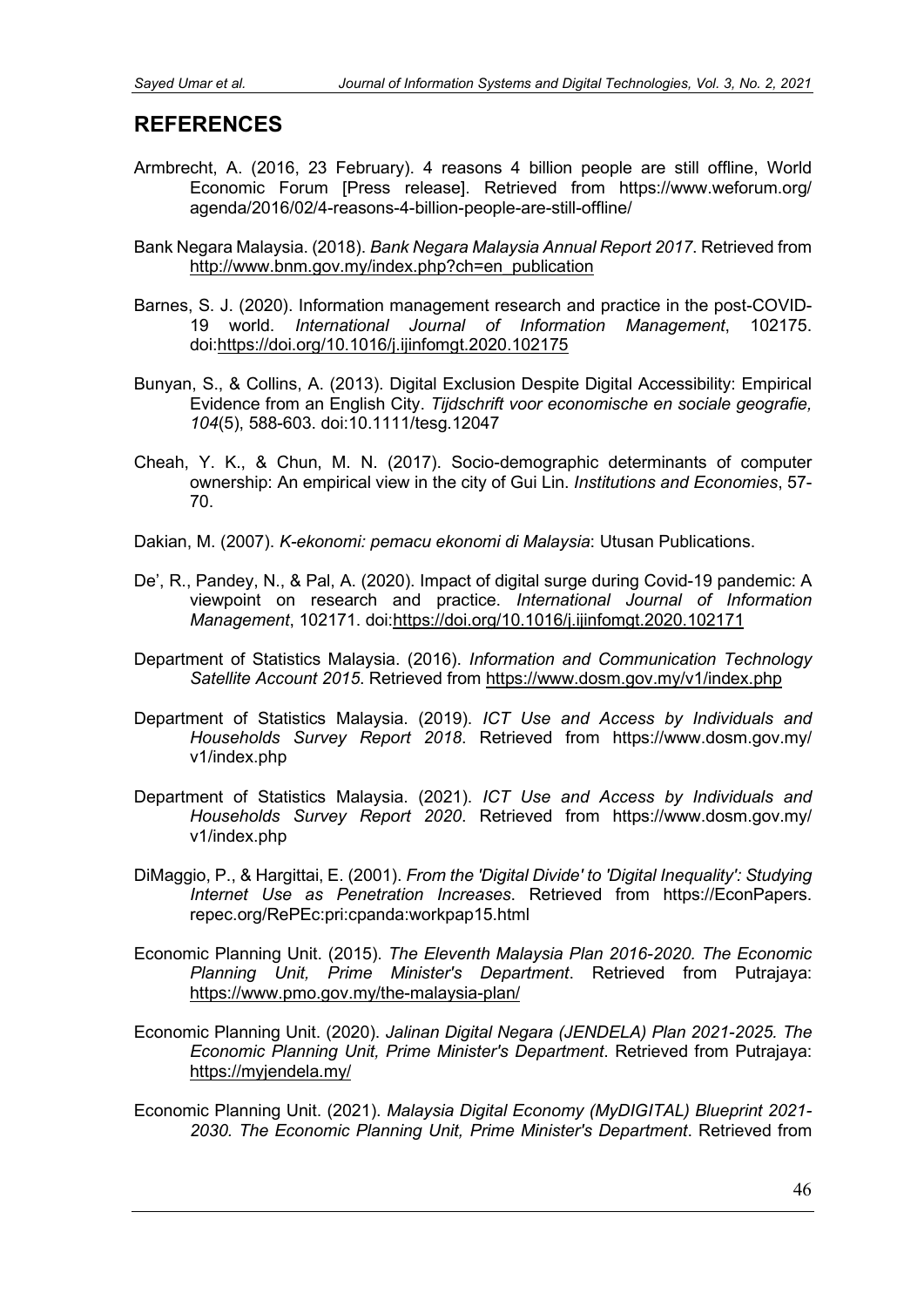Putrajaya: [https://www.epu.gov.my/en/resources/publications/malaysia-digital](https://www.epu.gov.my/en/resources/publications/malaysia-digital-economy-blueprint)[economy-blueprint](https://www.epu.gov.my/en/resources/publications/malaysia-digital-economy-blueprint)

- Eynon, R., & Helsper, E. (2015). Family dynamics and Internet use in Britain: What role do children play in adults' engagement with the Internet? *Information, Communication & Society, 18*(2), 156-171. doi:10.1080/1369118X.2014.942344
- Farrands, C., Talalay, M., & Tooze, R. (2005). *Technology, Culture and Competitiveness: Change and the World Political Economy*: Taylor & Francis.
- Foo, L. N., Lai, W. K., & Elamzazuthi, C. (2017). NARROWING THE DIGITAL DIVIDE IN MALAYSIA: ISSUES AND INITIATIVES. *ASEAN Journal on Science and Technology for Development, 19*, 97. doi:10.29037/ajstd.342
- Gong, R. (2020). Coping with Covid-19: Distance Learning and the Digital Divide. Kuala Lumpur: Khazanah Research Institute. Retrieved from http://www.krinstitute.org/ assets/contentMS/img/template/editor/Views\_Distance%20Learning%20and%20t he%20Digital%20Divide.pdf
- Goolsbee, A., & Klenow, Peter J. (2002). Evidence on Learning and Network Externalities in the Diffusion of Home Computers. *The Journal of Law and Economics, 45*(2), 317-343. doi:10.1086/344399
- Hilbert, M. (2014). Technological information inequality as an incessantly moving target: The redistribution of information and communication capacities between 1986 and 2010. *Journal of the Association for Information Science and Technology, 65*(4), 821-835. doi:10.1002/asi.23020
- Iivari, N., Sharma, S., & Ventä-Olkkonen, L. (2020). Digital transformation of everyday life – How COVID-19 pandemic transformed the basic education of the young generation and why information management research should care? *International Journal of Information Management*, 102183. doi:https://doi.org/10.1016/ j.ijinfomgt.2020.102183
- Jackson, L. A., Von Eye, A., Biocca, F. A., Barbatsis, G., Zhao, Y., & Fitzgerald, H. E. (2006). Does home internet use influence the academic performance of low-income children? *Developmental psychology, 42*(3), 429.
- Khazanah Research Institute. (2021). *NetworkedNation: Navigating Challenges, Realising Opportunities of Digital Transformation. Kuala Lumpur: Khazanah Research Institute. License: Creative Commons Attribution CC BY 3.0.* Retrieved from http://www.krinstitute.org/Publications-@-NetworkedNation-

;\_\_Navigating\_Challenges,\_Realising\_Opportunities\_of\_Digital\_Transformation\_. aspx

- Ministry of Economic Affairs Malaysia. (2019). *Wawasan Kemakmuran Bersama 2030*. Retrieved from [http://www.mea.gov.my](http://www.mea.gov.my/)
- Mohamed, H., Judi, H. M., Nor, S. F. M., & Yusof, Z. M. (2012). Bridging digital divide: A study on ICT literacy among students in Malaysian rural areas. *Australian Journal of Basic and Applied Sciences, 6*(7), 39-45.
- OECD. (2001). *Understanding the Digital Divide, OECD, Paris*. Retrieved from <https://www.oecd-ilibrary.org/content/paper/236405667766>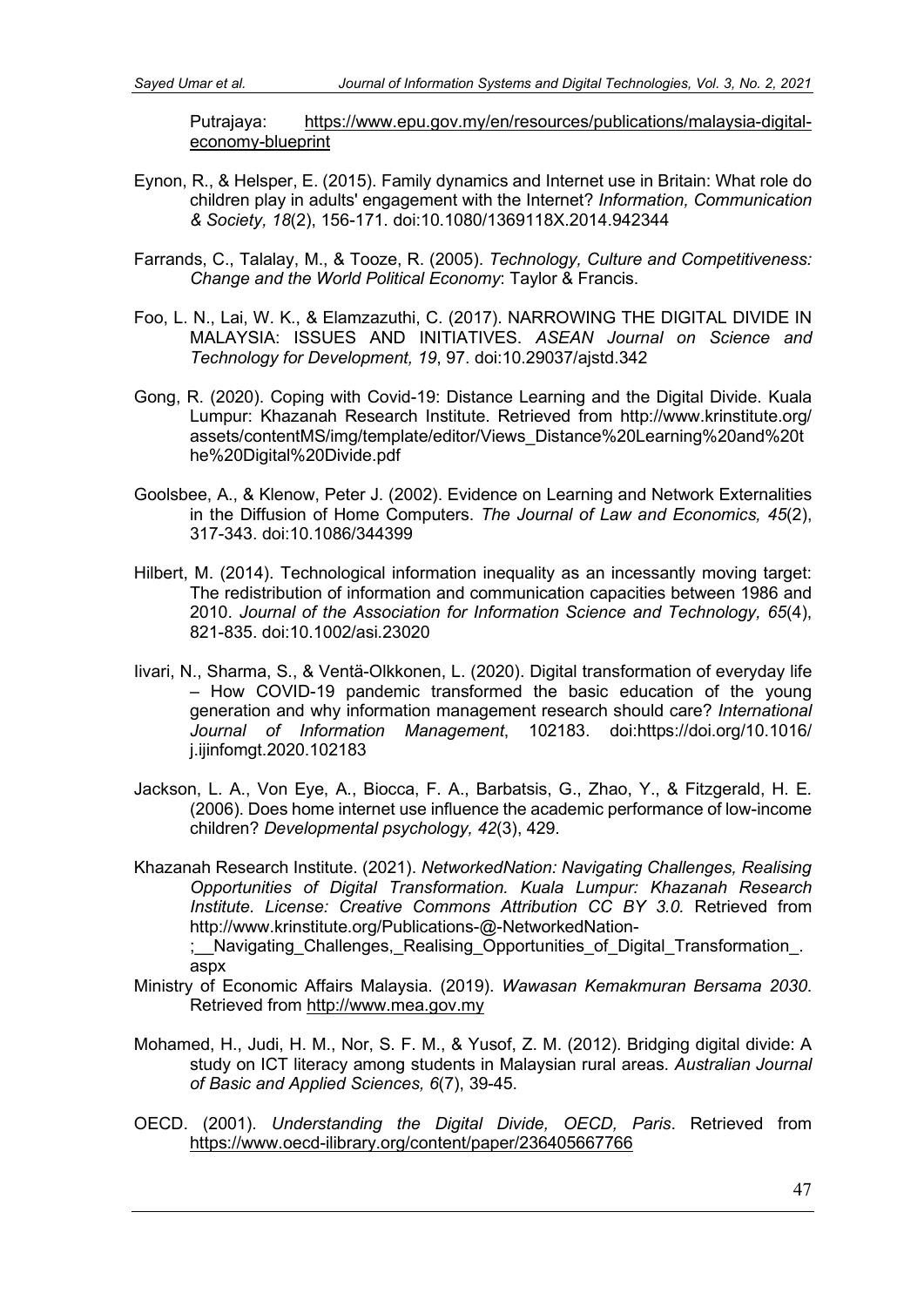- OECD. (2019). *PISA 2018: Insights and interpretations. PISA, OECD Publishing, Paris*. Retrieved from<https://www.oecd.org/pisa/publications/pisa-2018-results.htm>
- OECD. (2021). *21st-Century Readers: Developing Literacy Skills in a Digital World, PISA, OECD Publishing, Paris, [https://doi.org/10.1787/a83d84cb-en.](https://doi.org/10.1787/a83d84cb-en)*
- Peng, G., Wang, Y., & Kasuganti, R. (2011). Technological embeddedness and household computer adoption. *Information Technology & People, 24*(4), 414-436. doi:doi:10.1108/09593841111182269
- Razak, N. A., & Malek, J. A. (2008). Bridging Digital Divide in Malaysia: Cyber Learning for the Marginalized Community. *In Distance Learning and the Internet Conference (pp. 19-22).*
- Riggins, F. J., & Dewan, S. (2005). The digital divide: Current and future research directions. *Journal of the Association for information systems, 6*(12), 4.
- Tan, H.-B., Wong, M. F., & Noor, Z. (2006). Education and growth in Malaysian knowledgebased economy. *International Journal of Economics and Management, 1*, 141-154.
- Thomson Reuters Foundation. (2020, 13 March). Asia school closures for coronavirus expose digital divide [Press release]. Retrieved from https://www.reuters.com/ article/us-health-coronavirus-education/asia-school-closures-for-coronavirusexpose-digital-divide-idUSKBN2101H4
- United Nations Development Programme. (2020). *Covid-19 and Human Development: Assessing the Crisis, Envisioning the Recovery. 2020 Human Development Perspectives Report*. Retrieved from<http://hdr.undp.org/en/hdp-covid>
- van Deursen, A., Helsper, E., Eynon, R., & van Dijk, J. (2017). The Compoundness and Sequentiality of Digital Inequality *International Journal of Communication, 11*, 452- 473.
- van Dijk, J. A. G. M. (2005). *The deepening divide: Inequality in the information society*: Sage Publications.
- van Dijk, J. A. G. M. (2012). The evolution of the digital divide: The digital divide turns to inequality of skills and usage. In *Digital Enlightenment Yearbook 2012* (pp. 57-75).
- van Dijk, J. A. G. M., & van Deursen, A. J. A. M. (2014). *Digital Skills: Unlocking the Information Society*: Palgrave Macmillan.
- Venkatesh, A. (1996). Computers and other interactive technologies for the home. *Commun. ACM, 39*(12), 47-54. doi:10.1145/240483.240491
- Warschauer, M. (2003). Demystifying the Digital Divide. In *Scientific American* (Vol. 289, pp. 42-47): Scientific American, a division of Nature America, Inc.
- World Bank. (2018). *Unlocking the potential of the digital economy. Malaysia Economic Monitor- Navigating Change*. Retrieved from https://openknowledge.worldbank.org/ handle/10986/29926